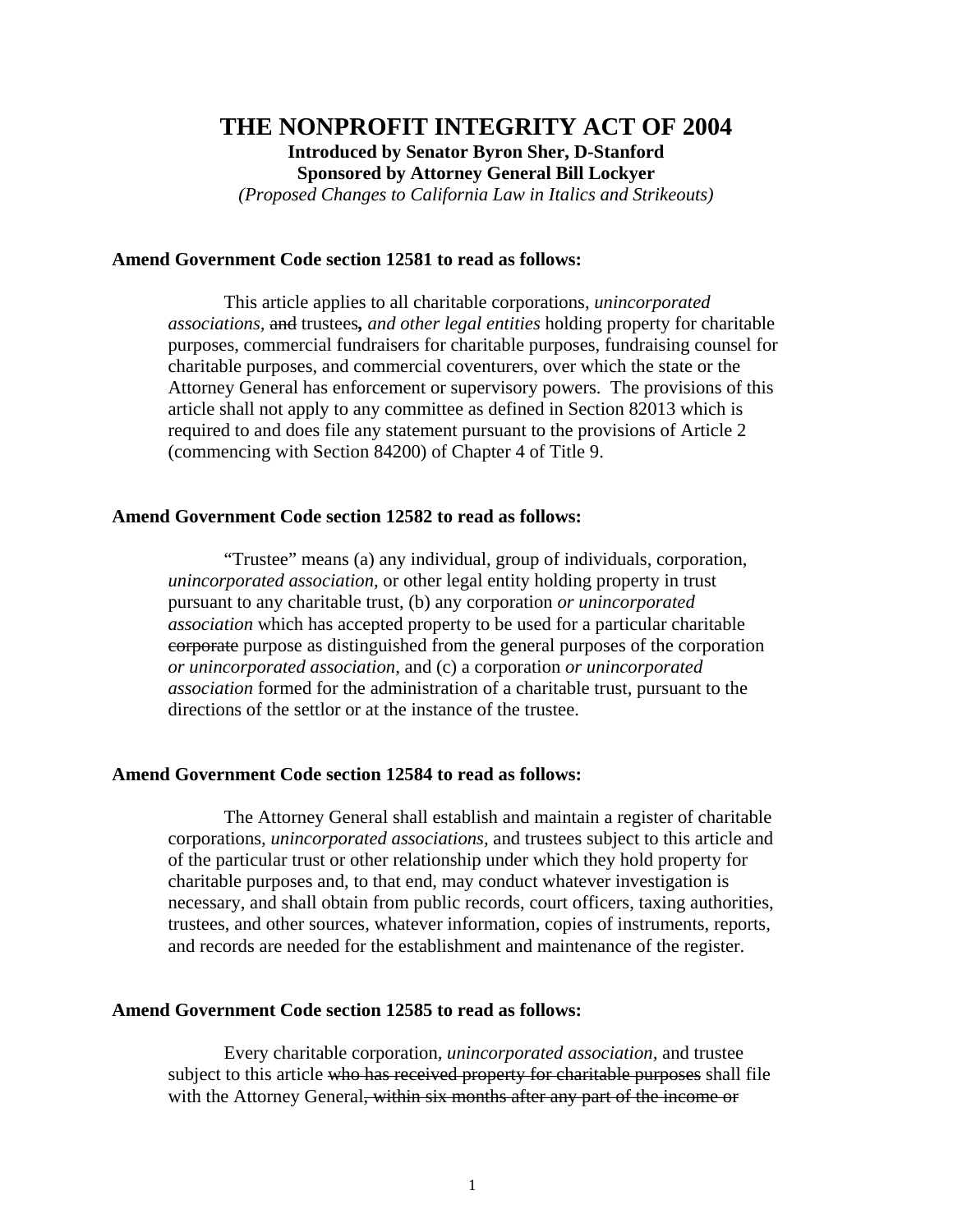principal is authorized or required to be applied to a charitable purpose, a copy of the articles of incorporation or other *governing* instrument *that governs the operation of the corporation, unincorporated association, or trust within 30 days after the corporation, unincorporated association, or trustee initially receives property*, providing for his title, powers or duties. If any part of the income or principal is authorized or required to be applied to a charitable purpose at the time this article takes effect, the filing shall be made within six months thereafter. *A trustee is not required to register as long as the charitable interest in a trust is a future interest but shall do so within 30 days after any charitable interest in a trust becomes a present interest.*

#### **Amend Government Code section 12586 to read as follows:**

(a) Except as otherwise provided and except corporate trustees which are subject to the jurisdiction of the Superintendent of Banks of the State of California or to the Comptroller of Currency of the United States, every charitable corporation*, unincorporated association,* and trustee subject to this article shall, in addition to filing copies of the instruments previously required, file with the Attorney General periodic written reports, under oath, setting forth information as to the nature of the assets held for charitable purposes and the administration thereof by the corporation*, unincorporated association,* or trustee, in accordance with rules and regulations of the Attorney General.

(b) The Attorney General shall make rules and regulations as to the time for filing reports, the contents thereof, and the manner of executing and filing them. He may classify trusts and other relationships concerning property held for a charitable purpose as to purpose, nature of assets, duration of the trust or other relationship, amount of assets, amounts to be devoted to charitable purposes, nature of trustee, or otherwise, and may establish different rules for the different classes as to time and nature of the reports required to the ends (1) that he shall receive reasonably current, periodic reports as to all charitable trusts or other relationships of a similar nature, which will enable him to ascertain whether they are being properly administered, and (2) that periodic reports shall not unreasonably add to the expense of the administration of charitable trusts and similar relationships. The Attorney General may suspend the filing of reports as to a particular charitable trust or relationship for a reasonable, specifically designated time upon written application of the trustee filed with the Attorney General and after the Attorney General has filed in the register of charitable trusts a written statement that the interests of the beneficiaries will not be prejudiced thereby and that periodic reports are not required for proper supervision by his office.

(c) A copy of an account filed by the trustee in any court having jurisdiction of the trust or other relationship, if the account substantially complies with the rules and regulations of the Attorney General, may be filed as a report required by this section.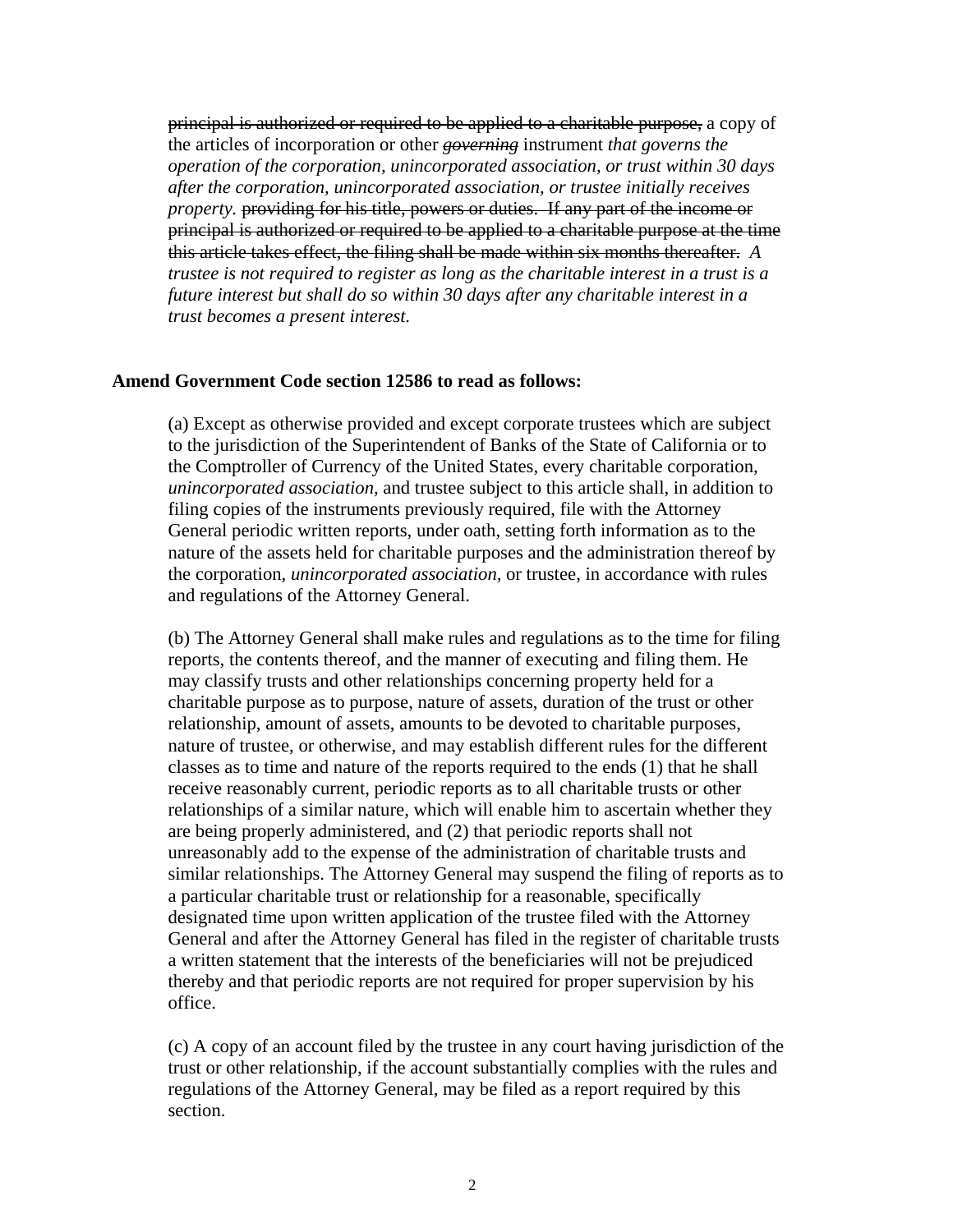(d) The first *periodic written* report for a trust or similar relationship hereafter established, unless the filing thereof is suspended as herein provided, shall be filed not later than four (4) months and fifteen (15) days following the close of the first calendar or fiscal year in which any part of the income or principal is authorized or required to be applied to a charitable purpose *property is initially received*. If any part of the income or principal of a trust previously established is authorized or required to be applied to a charitable purpose at the time this article takes effect, the first report shall be filed at the close of the calendar or fiscal year in which it was registered with the Attorney General or not later than four (4) months and fifteen (15) days following the close of such calendar or fiscal period.

*(e) Every charitable corporation, unincorporated association, and trustee required to file reports with the Attorney General pursuant to this section that receives or accrues in any fiscal year gross revenue of \$500,000 or more shall:*

(*1) Prepare annual financial statements using generally accepted accounting principles that are audited by an independent certified public accountant in conformity with generally accepted auditing standards. The firm conducting the audit shall not provide any additional services to the entity that it audits, with the exception of preparation of tax returns. The audited financial statements shall be available for inspection by the Attorney General. Audited financial statements shall be made available to members of the public in response to a written or inperson request. If the request is made in person at the office of the organization, a copy shall be provided to the requester on the day of the request. If the request is made in writing, the organization shall provide a copy within 30 days of the request. Reasonable copying costs and the actual cost of postage may be charged if timely notice of the approximate cost and acceptable form of payment is provided to the requester. With the consent of the requester, the copy may be provided via the Internet.* 

*(2) If it is a corporation, have an audit committee appointed by the board of directors from among its members. Members of the audit committee shall not serve on the finance committee, if any, and the audit committee shall not include any members of the staff, including the president or chief executive officer and the treasurer or chief financial officer. Members of the audit committee shall not receive any compensation from the corporation other than in their capacity as members of the board of directors and shall not have a material financial interest in any entity doing business with the corporation. Subject to the supervision of the board of directors, the audit committee shall be responsible for retaining and terminating the auditor and setting the auditor's compensation; shall confer with the auditor to satisfy its members that the financial affairs of the corporation are in order; and shall review and approve the audit.*

*(f) If, independent of the audit requirement set forth in subdivision (e)(1), a charitable corporation, unincorporated association, or trustee required to file*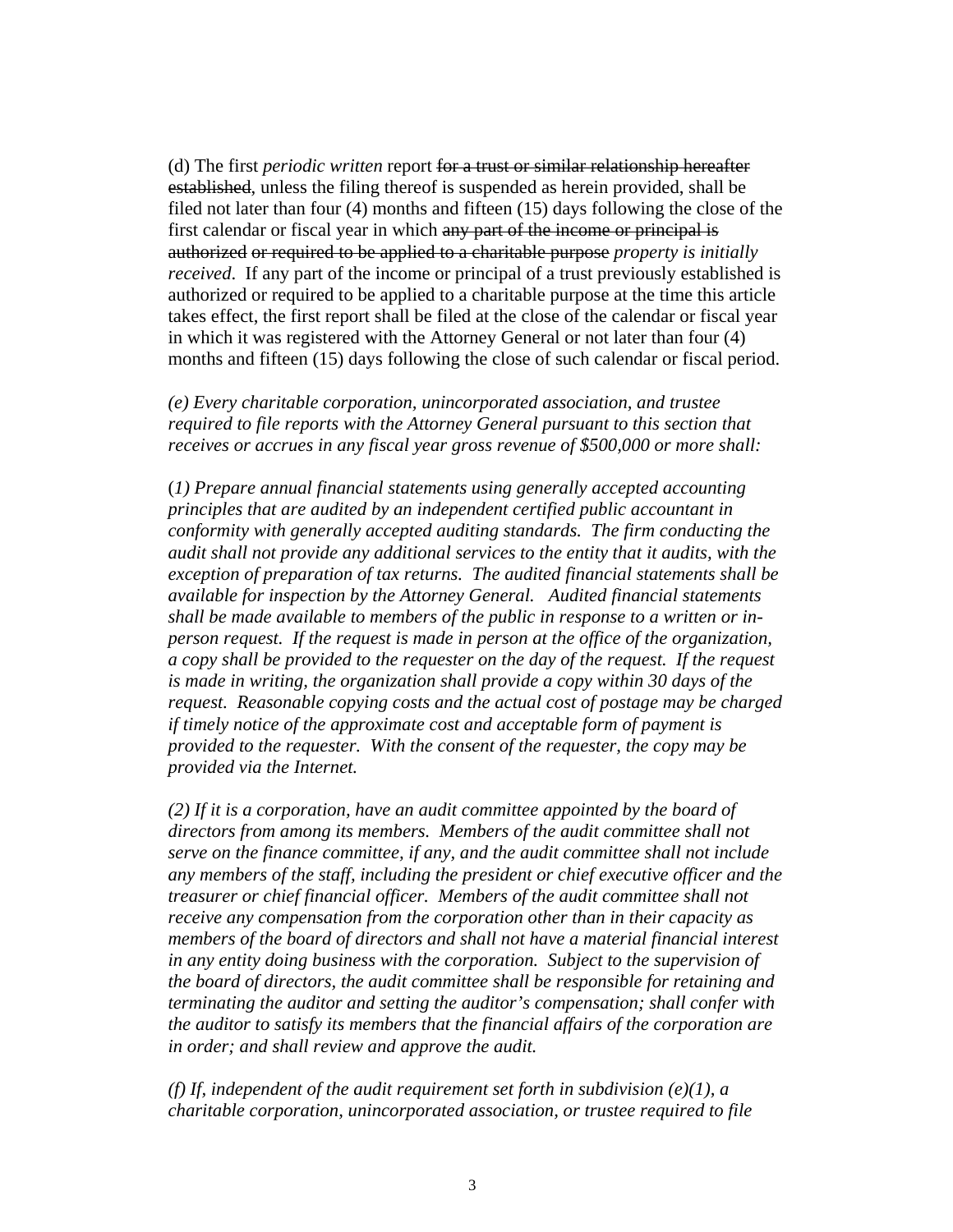*reports with the Attorney General pursuant to this section prepares financial statements that are audited by a certified public accountant, such audited financial statements shall be available for inspection by the Attorney General and shall be made available to members of the public in conformity with subdivision*   $(e)(1)$ .

*(g) At least once each year, the board of directors of each charitable corporation shall review and approve the compensation, including benefits, of the corporation's president or chief executive officer and its treasurer or chief financial officer.*

# **Add Government Code section 12598.1, to read as follows:**

*All who are required to register under this article shall maintain records regarding their activities for at least 10 years after the end of the registration period to which the records relate and shall make those records available for inspection upon demand by the Attorney General.* 

# **Amend Government Code section 12599 to read as follows:**

(a) "Commercial fundraiser for charitable purposes" is defined as any individual, corporation, *unincorporated association,* or other legal entity who for compensation does any of the following:

(1) Solicits funds, assets, or property in this state for charitable purposes.

(2) As a result of a solicitation of funds, assets, or property in this state for charitable purposes, receives or controls the funds, assets, or property solicited for charitable purposes.

(3) Employs, procures, or engages any compensated person to solicit, receive, or control funds, assets, or property for charitable purposes.

A commercial fundraiser for charitable purposes shall include any person, association of persons, corporation, or other entity that obtains a majority of its inventory for sale by the purchase, receipt, or control for resale to the general public, of salvageable personal property solicited by an organization qualified to solicit donations pursuant to Section 148.3 of the Welfare and Institutions Code.

A commercial fundraiser for charitable purposes shall not include a "trustee" as defined in Section 12582 or 12583, a "charitable corporation" as defined in Section 12582.1, or any employee thereof. A commercial fundraiser for charitable purposes shall not include an individual who is employed by or under the control of a commercial fundraiser for charitable purposes registered with the Attorney General. A commercial fundraiser for charitable purposes shall not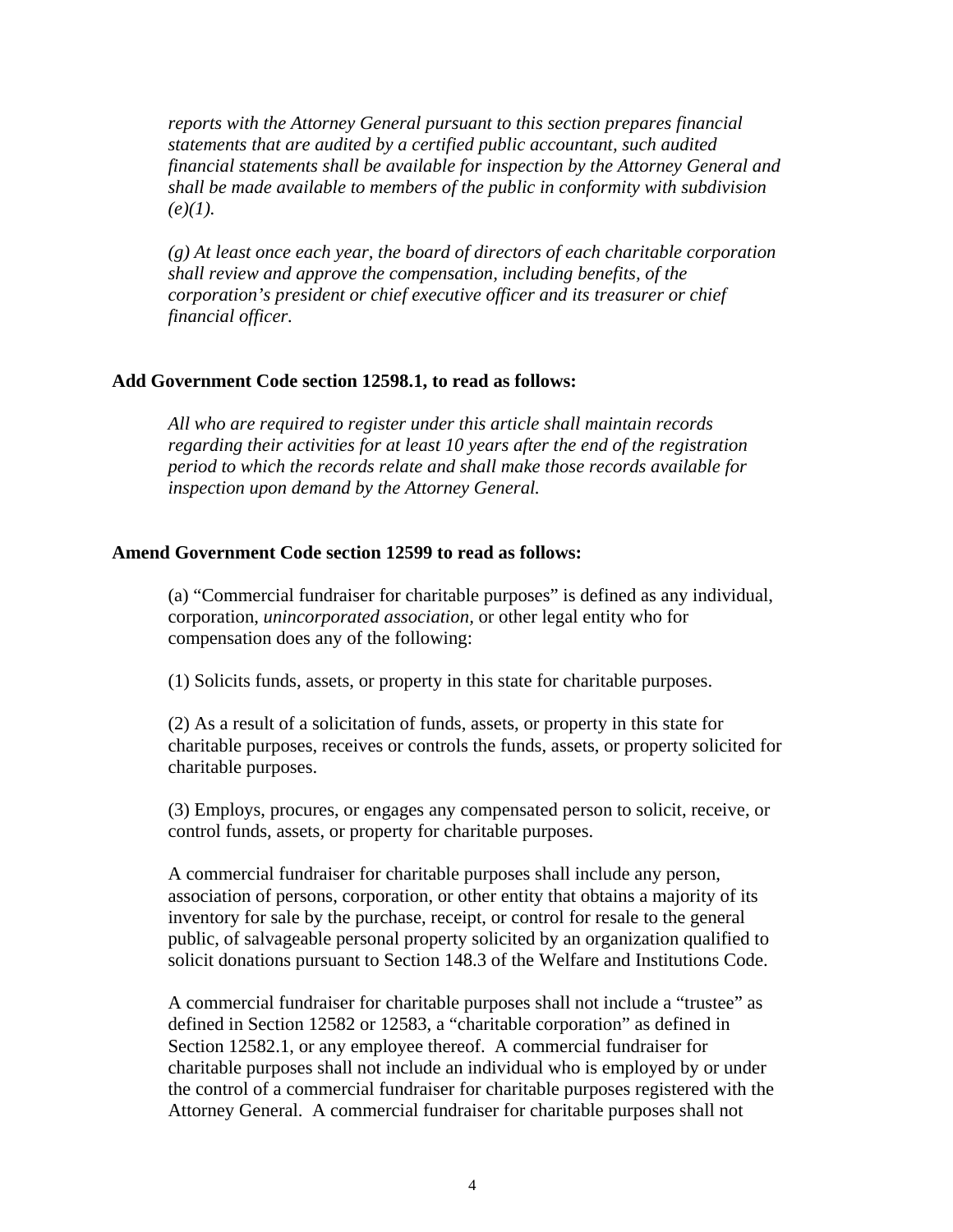include any federally insured financial institution which holds as a depository funds received as a result of a solicitation for charitable purposes.

As used in this section, "charitable purposes" includes any solicitation in which the name of any organization of law enforcement personnel, firefighters, or other persons who protect the public safety is used or referred to as an inducement for transferring any funds, assets, or property, unless the only expressed or implied purpose of the solicitation is for the sole benefit of the actual active membership of the organization.

(b) A commercial fundraiser for charitable purposes shall, prior to soliciting any funds, assets, or property, including salvageable personal property, in California for charitable purposes, or prior to receiving and controlling any funds, assets, or property, including salvageable personal property, as a result of a solicitation in this state for charitable purposes, register with the Attorney General's Registry of Charitable Trusts on a registration form provided by the Attorney General. Renewals of registration shall be filed with the Registry of Charitable Trusts by January 15 of each calendar year in which the commercial fundraiser for charitable purposes does business and shall be effective for one year. A registration or renewal fee of two hundred dollars (\$200) shall be required for registration of a commercial fundraiser for charitable purposes, and shall be payable by certified or cashier's check to the Attorney General's Registry of Charitable Trusts at the time of registration or renewal. The Attorney General may adjust the annual registration or renewal fee as needed pursuant to this section. The Attorney General's Registry of Charitable Trusts may grant extensions of time to file annual registration as required, pursuant to subdivision (b) of Section 12586.

(c) A commercial fundraiser for charitable purposes shall file with the Attorney General's Registry of Charitable Trusts, and with the sheriff of each county in which the fundraiser intends to solicit funds or the sheriff's designee, an annual financial report on a form provided by the Attorney General, accounting for all funds collected pursuant to any solicitation for charitable purposes during the preceding calendar year. The annual financial report shall be filed with the Attorney General's Registry of Charitable Trusts, and with the sheriff of each county in which a fundraiser intends to solicit funds or the sheriff's designee, no later than 30 days after the close of the preceding calendar year. Nothing in this section shall be construed as requiring the sheriff of any county, or the sheriff's designee, to maintain on file any annual financial report required pursuant to this subdivision.

(d) The contents of the forms for annual registration and annual financial reporting by commercial fundraisers for charitable purposes shall be established by the Attorney General in a manner consistent with the procedures set forth in subdivisions (a) and (b) of Section 12586. The annual financial report shall require a detailed, itemized accounting of funds, assets, or property, solicited for charitable purposes on behalf of each charitable organization exempt from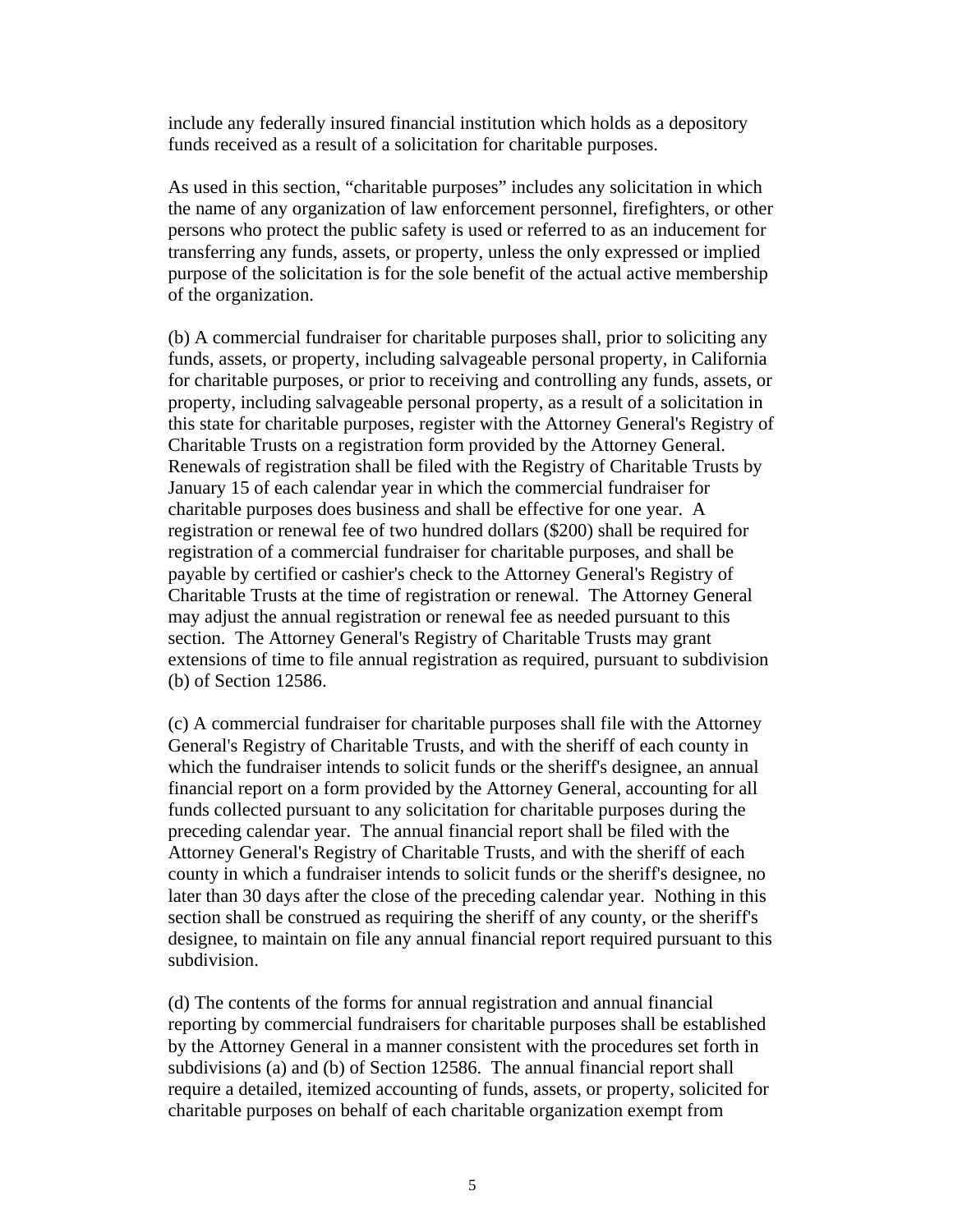taxation under Section  $501(c)(3)$  of the Internal Revenue Code or for each charitable purpose during the accounting period, and shall include, among other data, the following information for funds, assets, or property, solicited by the commercial fundraiser for charitable purposes:

(1) Total revenue.

(2) The fee or commission charged by the commercial fundraiser for charitable purposes.

(3) Salaries paid by the commercial fundraiser for charitable purposes to its officers and employees.

(4) Fundraising expenses.

(5) Distributions to the identified charitable organization or purpose.

(6) The names and addresses of any director, officer, or employee of the commercial fundraiser for charitable purposes who is a director, officer, or employee of any charitable organization listed in the annual financial report.

(e) A commercial fundraiser for charitable purposes that obtains a majority of its inventory for sale by the purchase, receipt, or control for resale to the general public, of salvageable personal property solicited by an organization qualified to solicit donations pursuant to Section 148.3 of the Welfare and Institutions Code shall file with the Attorney General's Registry of Charitable Trusts, and not with the sheriff of any county, an annual financial report on a form provided by the Attorney General that is separate and distinct from forms filed by other commercial fundraisers for charitable purposes pursuant to subdivisions (c) and (d).

(f) It shall be unlawful for any commercial fundraiser for charitable purposes to solicit funds in this state for charitable purposes unless the commercial fundraiser for charitable purposes has complied with the registration or annual renewal and financial reporting requirements of this article. Failure to comply with these registration or annual renewal and financial reporting requirements shall be grounds for injunction against solicitation in this state for charitable purposes and other civil remedies provided by law.

(g) A commercial fundraiser for charitable purposes is a constructive trustee for charitable purposes as to all funds collected pursuant to solicitation for charitable purposes and shall account to the Attorney General for all funds. A commercial fundraiser for charitable purposes is subject to the Attorney General's supervision and enforcement over charitable funds and assets to the same extent as a trustee for charitable purposes under this article.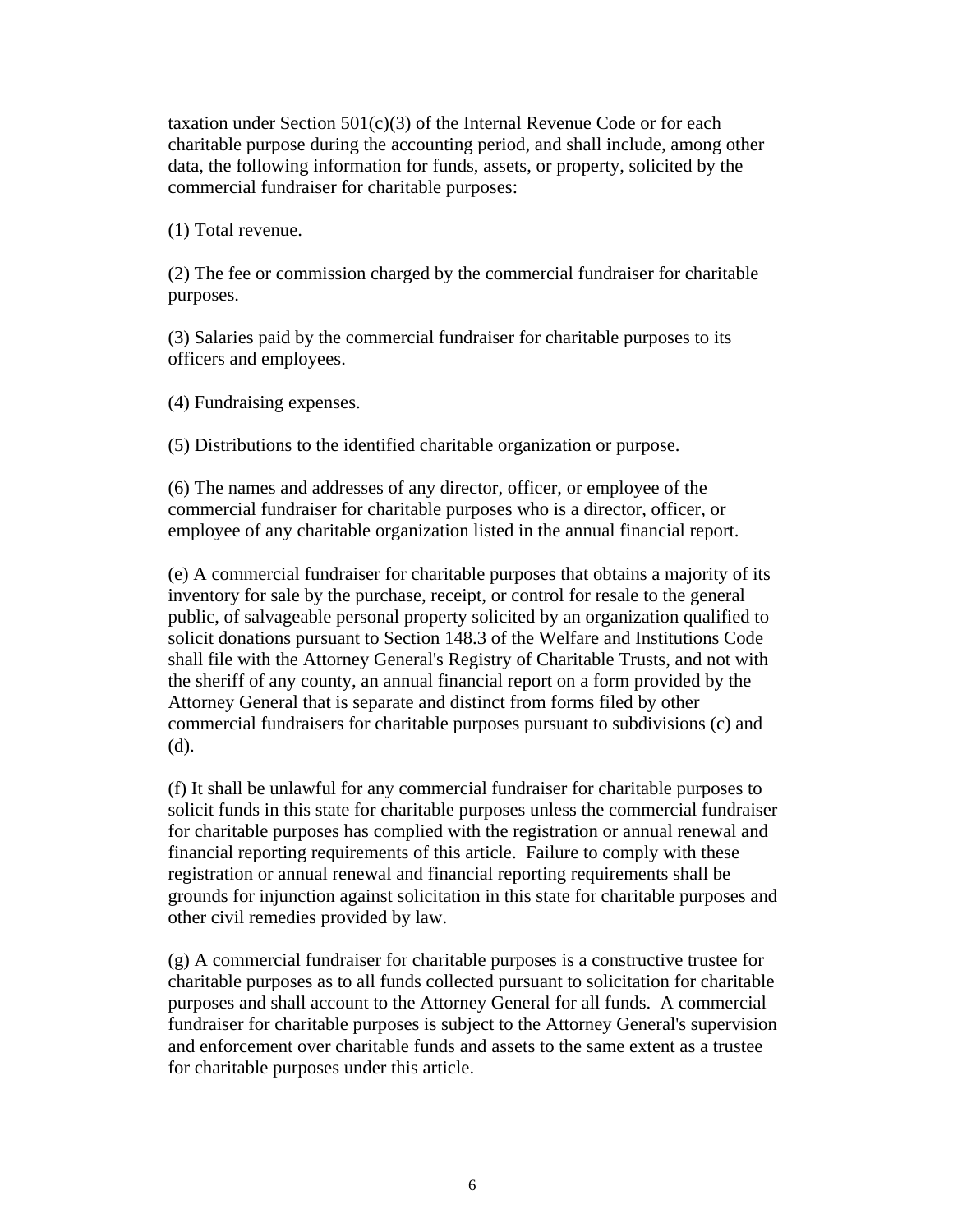*(h) Not less than 10 working days prior to the commencement of each solicitation campaign, event, or service, a commercial fundraiser for charitable purposes shall file with the Attorney General's Registry of Charitable Trusts a copy of the contract described in subdivision (i).* 

 *(i) There shall be a written contract between a commercial fundraiser for charitable purposes and a charitable organization for each solicitation campaign, event, or service, which shall be signed by the authorized contracting officer for the commercial fundraiser and by two officials of the charitable organization who are authorized to sign by the organization's governing body. The contract shall contain all of the following provisions:*

 *(1) The legal name and address of the charitable organization as registered with the Registry of Charitable Trusts unless the charitable organization is exempt from registration.* 

*(2) A statement of the charitable purpose for which the solicitation campaign, event, or service is being conducted.*

*(3) A statement of the respective obligations of the commercial fundraiser and the charitable organization.* 

*(4) If the commercial fundraiser is to be paid a fixed fee, a statement of the fee to be paid the commercial fundraiser and an accurate estimate of what percentage the fee will constitute of the total contributions received. The contract shall clearly disclose the assumptions upon which the estimate is based, and the stated assumptions shall be based upon all of the relevant facts known to the commercial fundraiser regarding the solicitation to be conducted by the commercial fundraiser.* 

*(5) If a percentage fee is to be paid the commercial fundraiser, a statement of the percentage of the total contributions received that will be remitted to or retained by the charitable organization, or, if the solicitation involves the sale of goods or services or the sale of admissions to a fundraising event, the percentage of the purchase price that will be remitted to the charitable organization. The stated percentage shall be calculated by subtracting from contributions received and sales receipts not only the commercial fundraiser's fee, but also any additional amounts that the charitable organization is obligated to pay as fundraising costs.*

*(6) The effective and termination dates of the contract and the date solicitation activity is to commence within the State of California.*

*(7) A requirement that each contribution in the control or custody of the commercial fundraiser shall in its entirety and within five days of its receipt* 

*(A) Be deposited in an account at a bank or other federally insured financial institution that is solely in the name of the charitable organization and over which*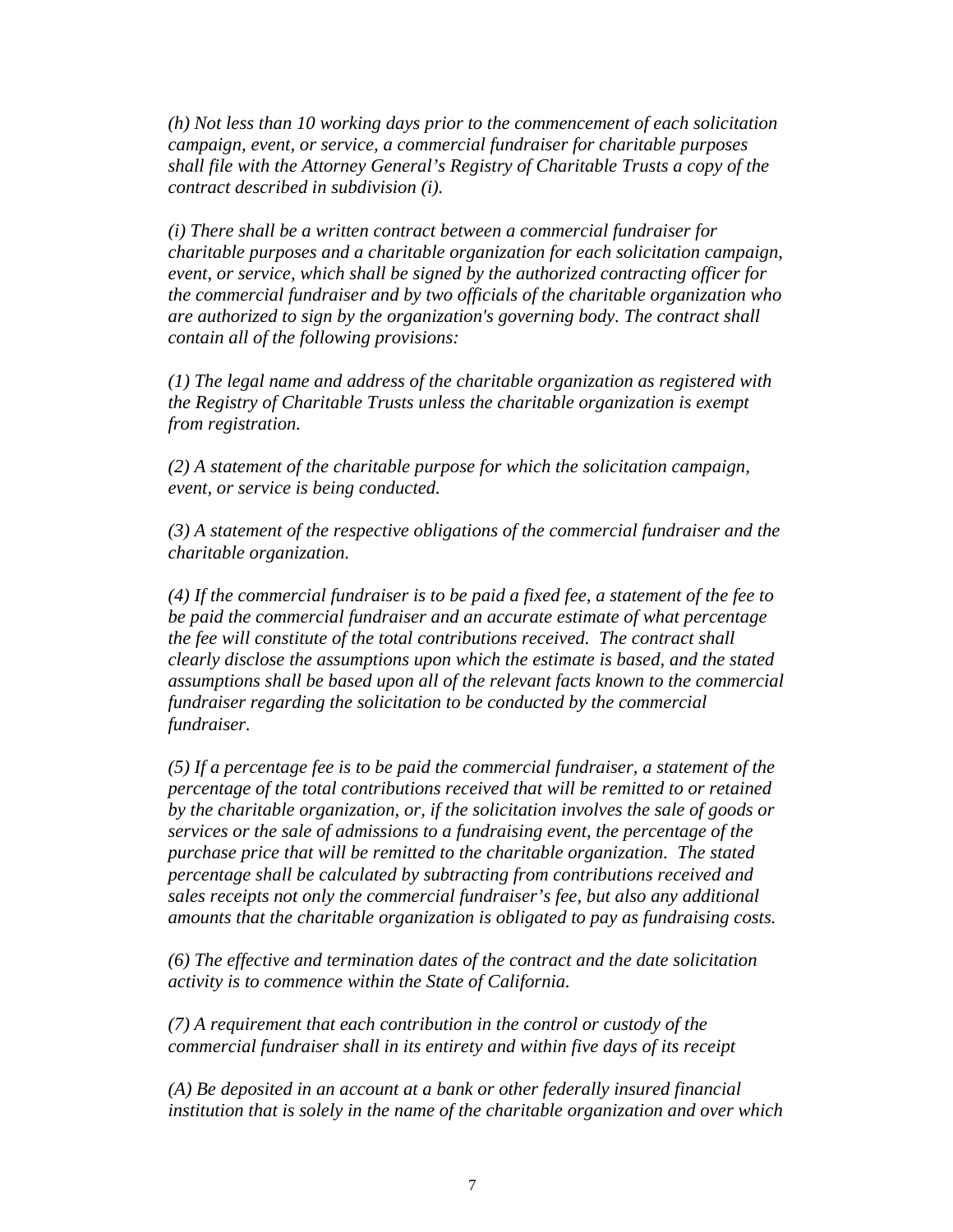*the charitable organization has sole control of withdrawals or* 

*(B) Be delivered to the charitable organization in person, by Express Mail, or by another method of delivery providing for overnight delivery.*

*(8) A statement that the charitable organization exercises control and approval over the content and frequency of any solicitation.*

*(9) A provision requiring, should the commercial fundraiser propose to make any payment in cash or in kind to any person or legal entity to secure any person's attendance at, or sponsorship, approval, or endorsement of, a charity fundraising event, that all such payments must be approved in advance in writing by the board of directors or chief executive officer of the charitable organization, that charitable funds or contributions shall not be used to make such payments where such payments have not been so approved, and that the commercial fundraiser must personally notify the person whose attendance, sponsorship, approval, or endorsement is sought of the requirement of approval and whether such approval has been obtained. "Charity fundraising event" means any gathering of persons, including but not limited to a party, banquet, concert, or show, that is held for the purpose or claimed purpose of raising funds for any charitable purpose or organization.*

*(10) A provision that the charitable organization has the right to cancel the contract without cost, penalty, or liability for a period of 10 days following the date on which the contract is executed; that the charitable organization may cancel the contract by serving a written notice of cancellation on the commercial fundraiser; that, if mailed, service shall be by certified mail, return receipt requested, and cancellation shall be deemed effective upon the expiration of five calendar days from the date of mailing; that any funds collected after effective notice that the contract has been canceled shall be deemed to be held in trust for the benefit of the charitable organization without deduction for costs or expenses of any nature; and that the charitable organization shall be entitled to recover all funds collected after the date of cancellation.* 

*(11) A provision that, following the initial 10-day cancellation period, the charitable organization may terminate the contract by giving 30 days' written notice; that, if mailed, service of the notice shall be by certified mail, return receipt requested, and shall be deemed effective upon the expiration of five calendar days from the date of mailing; and that, in the event of termination under this subdivision, the charitable organization shall be liable for services provided by the commercial fundraiser to the effective date of the termination.*

*(12) A provision that, following the initial 10-day cancellation period, the charitable organization may terminate the contract at any time upon written notice, without payment or compensation of any kind to the commercial fundraiser, if the commercial fundraiser or its agents, employees, or*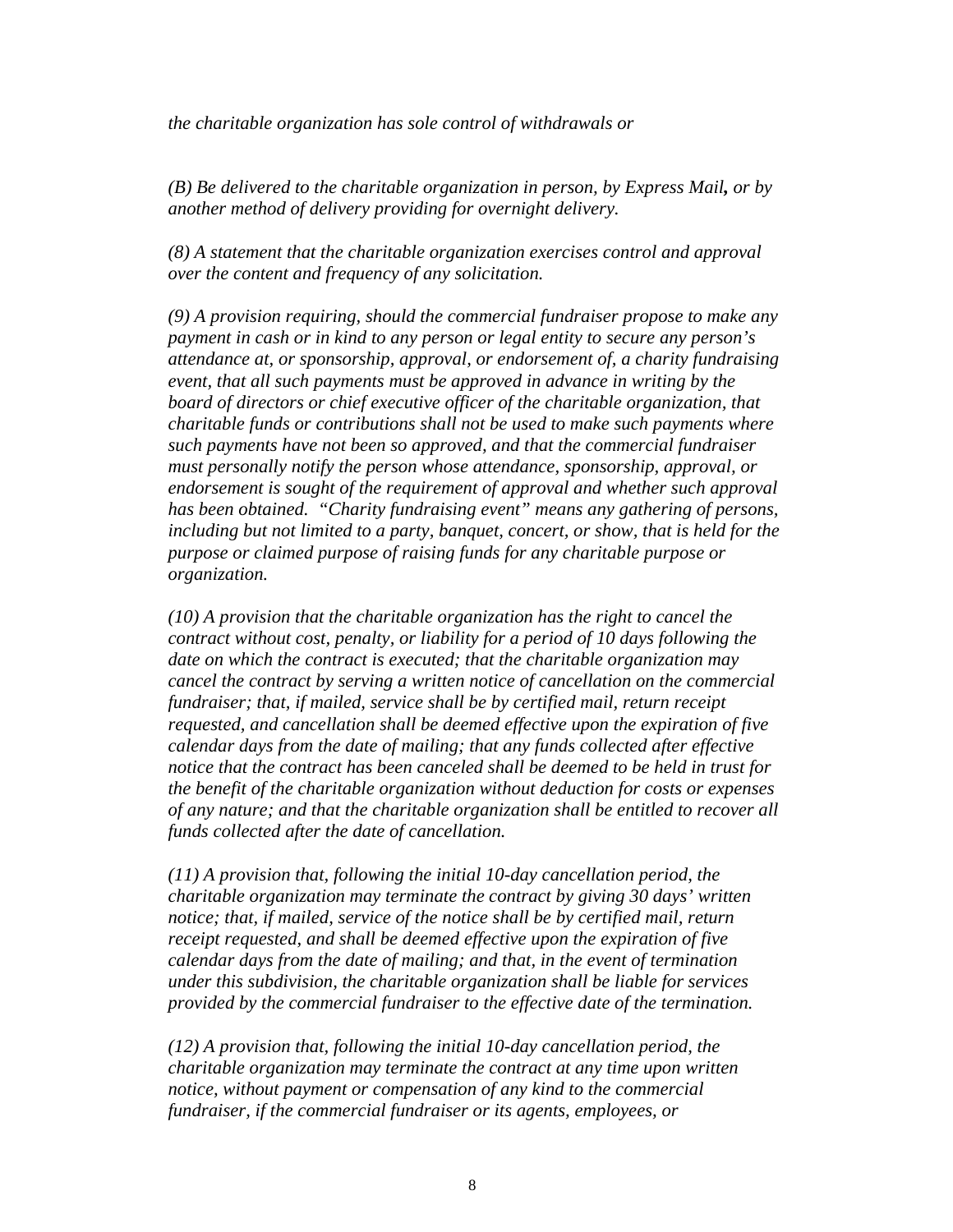*representatives (1) make any material misrepresentations in the course of solicitations or with respect to the charitable organization, (2) have been convicted of a felony, or of a misdemeanor, arising from the conduct of a solicitation for a charitable organization or purpose, (3) otherwise conduct fundraising activities in a manner that causes or could cause public disparagement of the charitable organization's good name or good will.*

## *(13) Any other information required by the regulations of the Attorney General.*

(h) It shall be unlawful for a commercial fundraiser for charitable purposes to not disclose the percentage of total fundraising expenses of the fundraiser. "Percentage of total fundraising expenses," as used in this section, means the ratio of the total expenses of the fundraiser to the total revenue received by the fundraiser for the charitable purpose for which funds are being solicited, as reported on the most recent financial report filed with the Attorney General's Registry of Charitable Trusts. A commercial fundraiser shall disclose this information in writing within five working days from receipt of a request by mail or fax. A commercial fundraiser shall orally disclose this information immediately upon a request made in person or in a telephone conversation and shall follow this response with a written disclosure within five working days. Failure to comply with the requirements of this subdivision shall be grounds for an injunction against solicitation in this state for charitable purposes and other civil remedies provided by law.

 $(H)$ *(i)* If the Attorney General issues a report to the public containing information obtained from registration forms or financial report forms filed by commercial fundraisers for charitable purposes, there shall be a separate section concerning commercial fundraisers for charitable purposes that obtain a majority of their inventory for sale by the purchase, receipt, or control for resale to the general public, of salvageable personal property solicited by an organization qualified to solicit donations pursuant to Section 148.3 of the Welfare and Institutions Code. The report shall include an explanation of the distinctions between these thrift store operations and other types of commercial fundraising.

 *(k) No person may act as a commercial fundraiser for charitable purposes if that person, any officer or director thereof, any person with a controlling interest therein, or any person the commercial fundraiser employs, engages, or procures to solicit for compensation, has been convicted by a court of any state or the United States of a felony, or of a misdemeanor, arising from the conduct of a solicitation for a charitable organization or purpose.* 

 *(l) A commercial fundraiser for charitable purposes shall not solicit in the State of California on behalf of a charitable organization unless that charitable organization is registered, or is exempt from registration, with the Attorney General's Registry of Charitable Trusts.*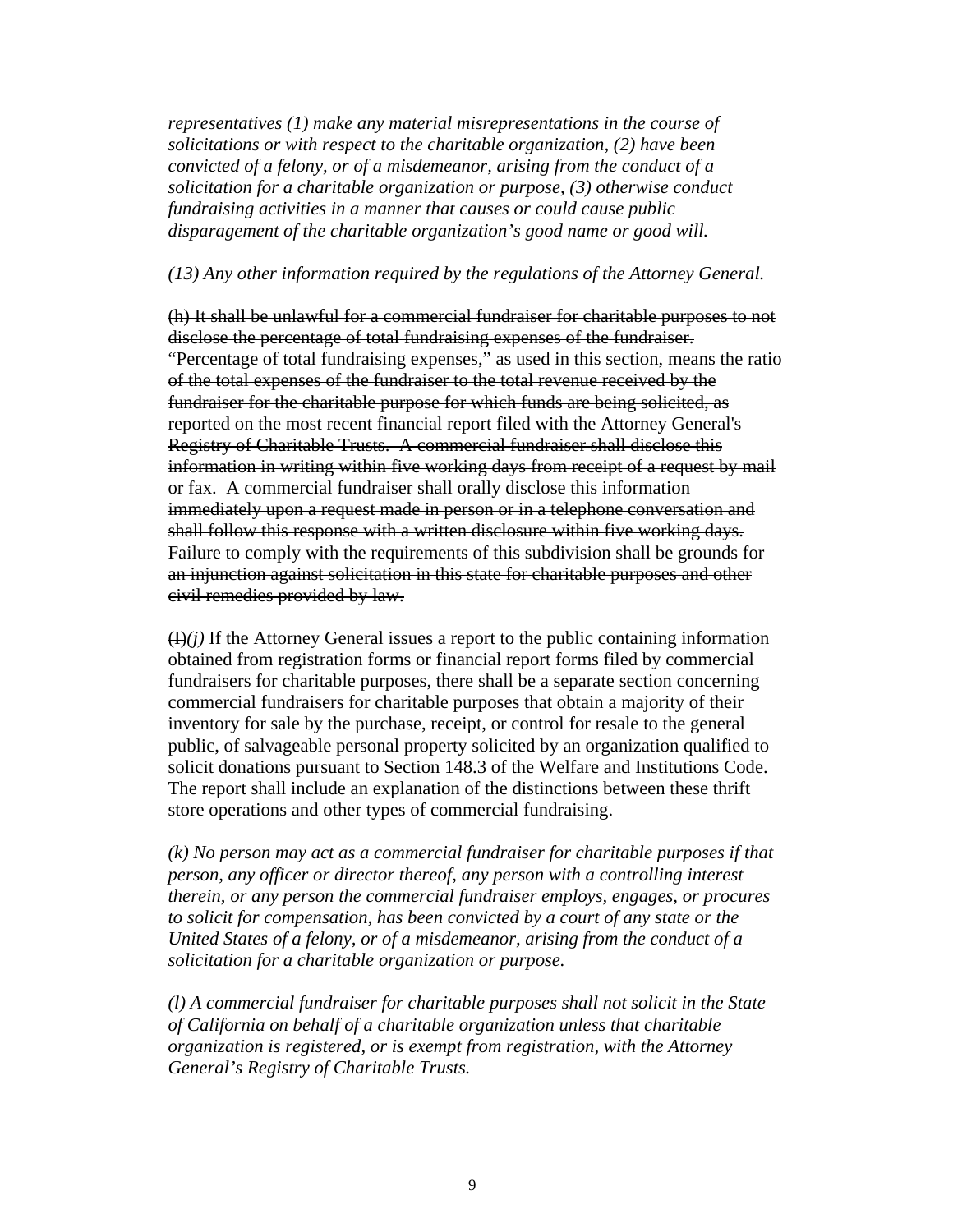$\left(\frac{1}{2}(m)\right)$  If any provision of this section or the application thereof to any person or circumstances is held invalid, that invalidity shall not affect other provisions or application of this section which can be given effect without the invalid provision or application, and to this end the provisions of this section are severable.

## **Amend Government Code section 12599.1 to read as follows:**

(a) "Fundraising counsel for charitable purposes" is defined as any person *individual, corporation, unincorporated association, or other legal entity* who is described by all of the following:

(1) For compensation plans, manages, advises, counsels, consults, or prepares material for, or with respect to, the solicitation in this state of funds, assets or property for charitable purposes.

(2) Does not solicit funds, assets, or property for charitable purposes.

(3) Does not receive or control funds, assets, or property solicited for charitable purposes in this state.

(4) Does not employ, procure, or engage any compensated person to solicit, receive, or control funds, assets, or property for charitable purposes.

(b) "Fundraising counsel for charitable purposes" does not include any of the following:

(1) An attorney, investment counselor, or banker who in the conduct of that person's profession advises a client when actually engaged in the giving of legal, investment, or financial advice.

(2) A trustee as defined in Section 12582 or 12583. (3) A charitable corporation as defined in Section 12582.1, or any employee thereof.

(4) A person employed by or under the control of a fundraising counsel for charitable purposes, as defined in subdivision (a).

(5) A person, corporation, or other legal entity, engaged as an independent contractor directly by a trustee or a charitable corporation, that prints, reproduces, or distributes written materials prepared by a trustee, a charitable corporation, or any employee thereof, or that performs artistic or graphic services with respect to written materials prepared by a trustee, a charitable corporation, or any employee thereof, provided that the independent contractor does not perform any of the activities described in paragraph (1) of subdivision (a).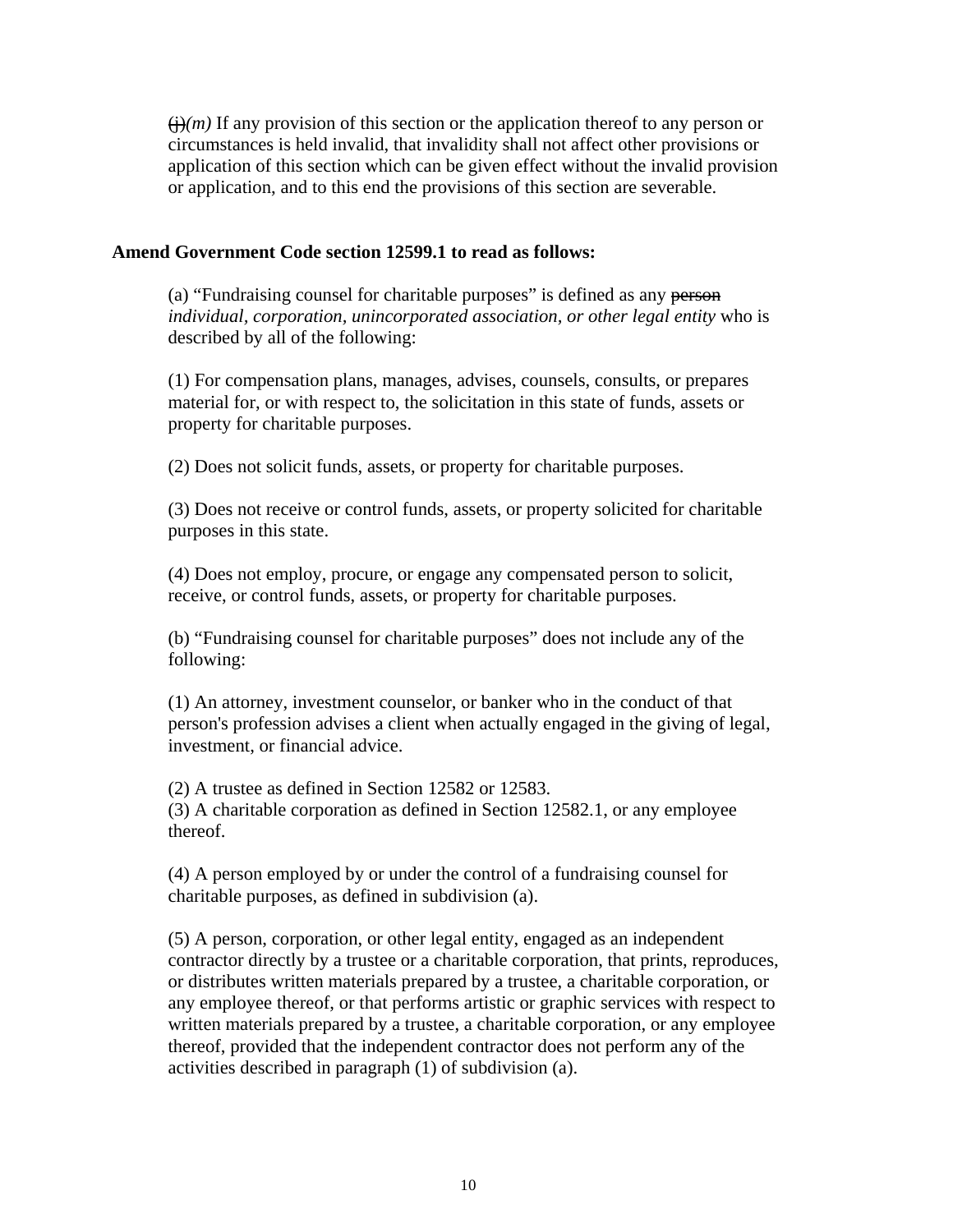(6) A person whose total annual gross compensation for performing any activity described in paragraph (1) of subdivision (a) does not exceed twenty-five thousand dollars (\$25,000).

(c) A fundraising counsel for charitable purposes shall, prior to managing, advising, counseling, consulting, or preparing material for, or with respect to, the solicitation in this state of funds, assets, or property for charitable purposes, register with the Attorney General's Registry of Charitable Trusts on a registration form provided by the Attorney General. Renewals of registration shall be filed with the Registry of Charitable Trusts by January 15 of each calendar year in which the fundraising counsel for charitable purposes does business and shall be effective for one year.

A registration or renewal fee of two hundred dollars (\$200) shall be required for registration of a fundraising counsel for charitable purposes, and shall be payable by certified or cashier's check to the Attorney General's Registry of Charitable Trusts at the time of registration and renewal. The Attorney General may adjust the annual registration or renewal fee as needed pursuant to this section. The Attorney General's Registry of Charitable Trusts may grant extensions of time to file annual registration as required, pursuant to subdivision (b) of Section 12586.

(d) A fundraising counsel for charitable purposes shall file annually with the Attorney General's Registry of Charitable Trusts on a form provided by the Attorney General, a report listing each person, corporation, *unincorporated association,* or other legal entity for whom the fundraising counsel has performed any services described in paragraph (1) of subdivision (a), and a statement certifying that the fundraising counsel had a written contract with each listed person, corporation, or other legal entity that contained the following provisions: *complied with the requirements of subdivision (e).*

(1) The legal name and address of the person, corporation, or other legal entity as registered with the Attorney General pursuant to this article, or if the person, corporation, or other legal entity is not registered with the Attorney General, the legal name and address of the person, corporation, or other legal entity as registered with the Secretary of State.

(2) A statement of the respective obligations of the fundraising counsel and the person, corporation, or other legal entity.

(3) A clear statement of the fees and any other form of compensation, including commissions or property, that will be paid to the fundraising counsel.

(4) The effective and termination dates of the contract and the date services will commence with respect to solicitation in this state of funds, assets, or property for charitable purposes.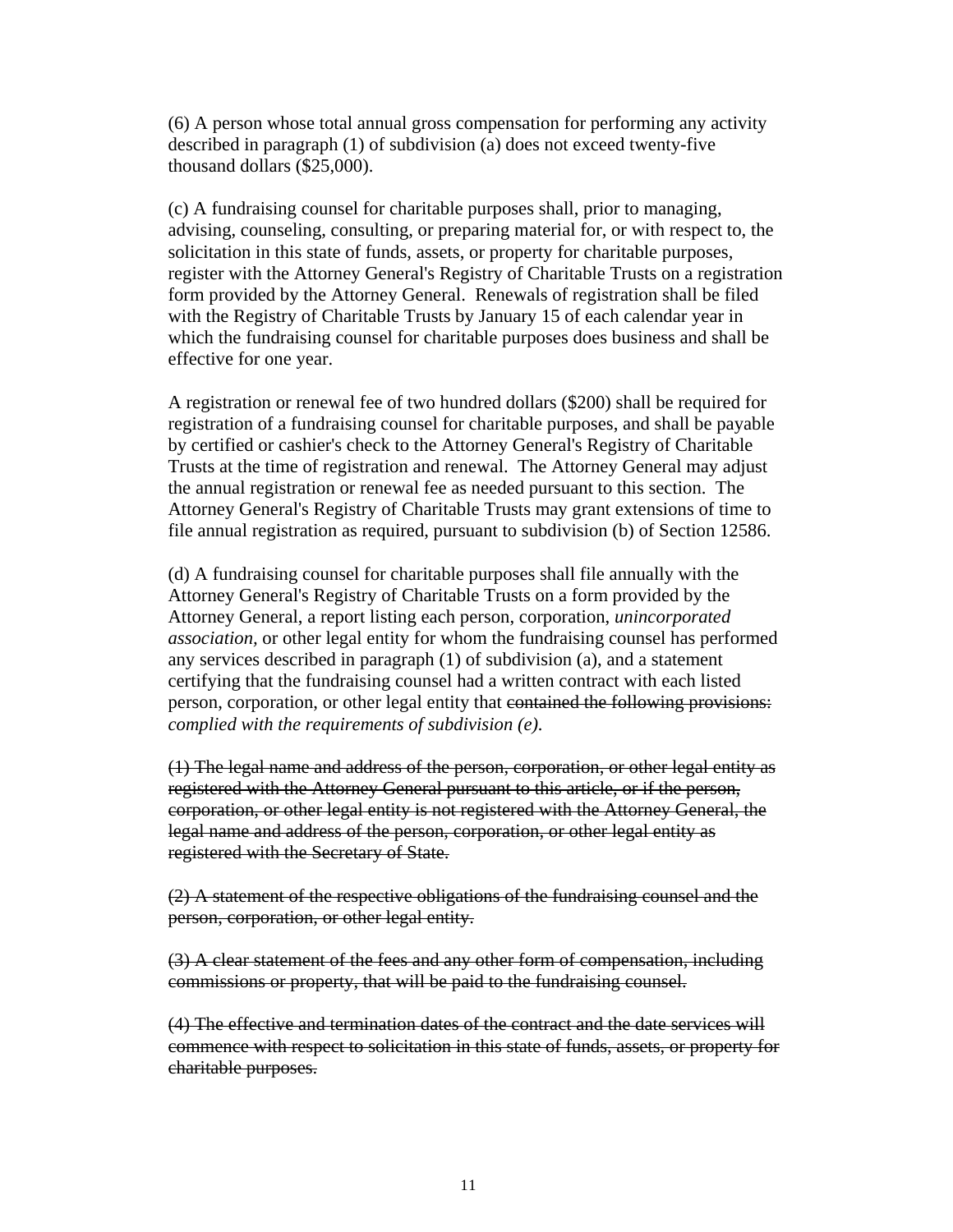(5) A statement that the person, corporation, or other legal entity exercises control and approval over the content and volume or any solicitation for charitable purposes.

(6) A statement that the fundraising counsel will not at any time solicit funds, assets, or property for charitable purposes, receive or control funds, assets, or property solicited for charitable purposes, or employ, procure, or engage any compensated person to solicit, receive, or control funds, assets, or property for charitable purposes.

(7) The signature of an authorized officer or director of the person, corporation, or other legal entity and the signature of the authorized contracting officer of the fundraising counsel.

 *(e) Contracts for services between a charitable organization and a fundraising counsel shall be in writing and shall be filed by the fundraising counsel with the Attorney General's Registry of Charitable Trusts at least 10 working days prior to the performance by the fundraising counsel of any service. No services pursuant*  to the contract shall begin before the filing of the contract with the Registry of *Charitable Trusts. The contract shall be signed by the authorized contracting officer for the fundraising counsel and by two officials of the charitable organization who are authorized to sign by the organization's governing body. The contract shall contain all of the following provisions:* 

 *(1) The legal name and address of the charitable organization as registered with the Registry of Charitable Trusts unless the charitable organization is exempt from registration.* 

*(2) A statement of the charitable purpose for which the solicitation campaign is being conducted.* 

*(3) A statement of the respective obligations of the fundraising counsel and the charitable organization.* 

*(4) A clear statement of the fees and any other form of compensation, including commissions and property, that will be paid to the fundraising counsel.* 

*(5) The effective and termination dates of the contract and the date services will commence with respect to solicitation in California of contributions for a charitable organization.* 

 *(6) A statement that the fundraising counsel will not at any time solicit funds, assets, or property for charitable purposes, receive or control funds, assets, or property solicited for charitable purposes, or employ, procure, or engage any compensated person to solicit, receive, or control funds, assets, or property for charitable purposes.*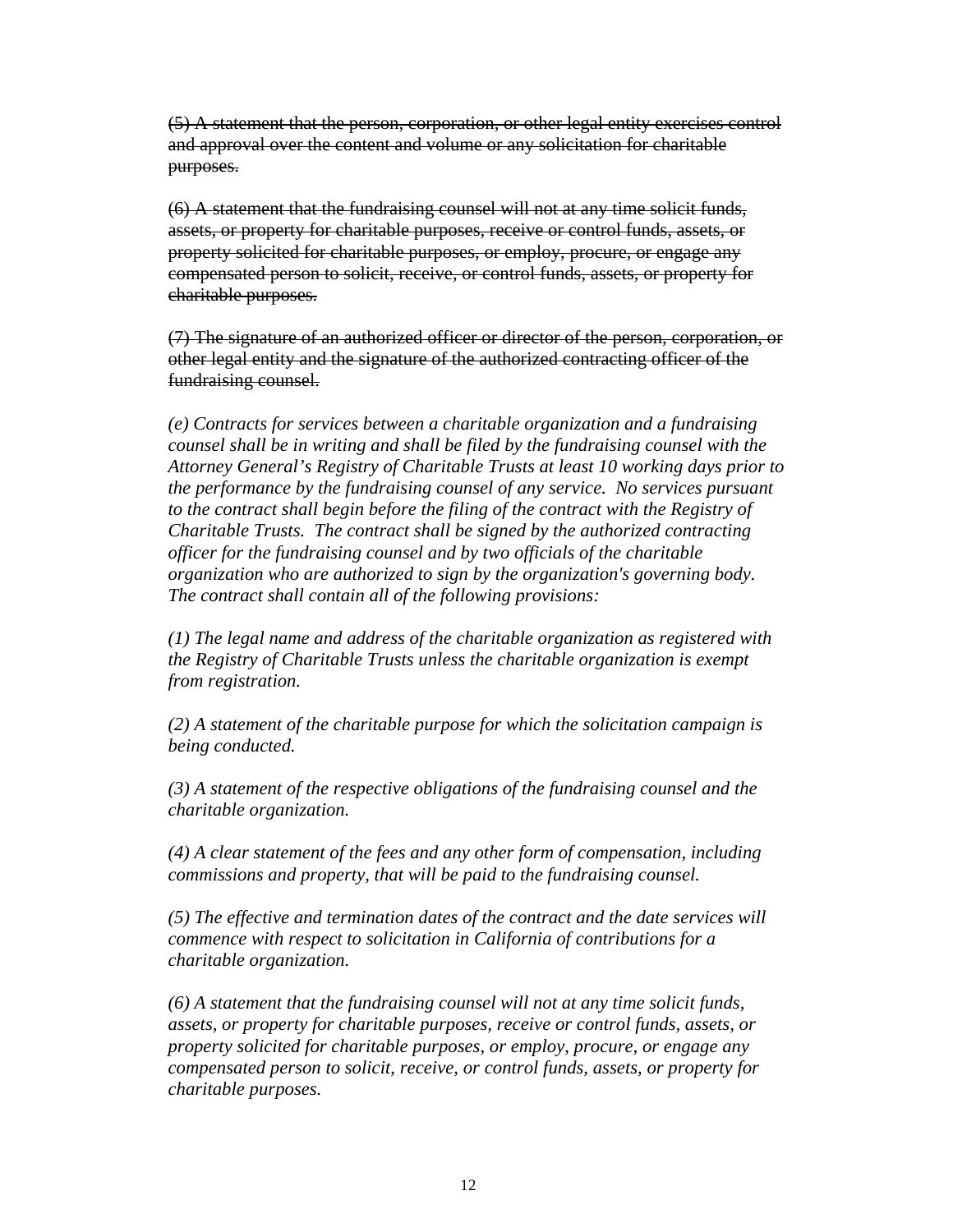*(7) A statement that the charitable organization exercises control and approval over the content and frequency of any solicitation.* 

*(8) A provision that the charitable organization has the right to cancel the contract without cost, penalty, or liability for a period of 10 days following the date on which the contract is executed; that the charitable organization may cancel the contract by serving a written notice of cancellation on the fundraising counsel; and that, if mailed, service shall be by certified mail, return receipt requested, and cancellation shall be deemed effective upon the expiration of five calendar days from the date of mailing.* 

*(9) A provision that, following the initial 10-day cancellation period, the charitable organization may terminate the contract by giving 30 days' written notice; that, if mailed, service of the notice shall be by certified mail, return receipt requested, and shall be deemed effective upon the expiration of five calendar days from the date of mailing; and that, in the event of termination under this subdivision, the charitable organization shall be liable for services provided by the fundraising counsel to the effective date of the termination.* 

*(10) Any other information required by the regulations of the Attorney General.* 

(e)*(f)* It shall be unlawful for any fundraising counsel for charitable purposes to manage, advise, counsel, consult, or prepare material for, or with respect to, the solicitation in this state of funds, assets, or property for charitable purposes unless the fundraising counsel for charitable purposes has complied with the registration or annual renewal and financial reporting requirements of this article.

 $(f(x))$  A fundraising counsel for charitable purposes is subject to the Attorney General's supervision and enforcement to the same extent as a trustee for charitable purposes under this article.

 $\left(\frac{\alpha}{\beta}\right)$  If any provision of this section or the application thereof to any person or circumstances is held invalid, that invalidity shall not affect other provisions or application of this section which can be given effect without the invalid provision or application, and to this end the provisions of this section are severable.

#### **Add Government Code section 12599.3, to read as follows:**

 *(a) No commercial fundraiser for charitable purposes or fundraising counsel for charitable purposes shall contract with a charitable organization unless the commercial fundraiser or the fundraising counsel is registered with the Attorney General's Registry of Charitable Trusts. A contract with an unregistered commercial fundraiser or fundraising counsel shall be void.* 

*(b) Whenever a charitable organization contracts with a commercial fundraiser for charitable purposes or fundraising counsel for charitable purposes, the*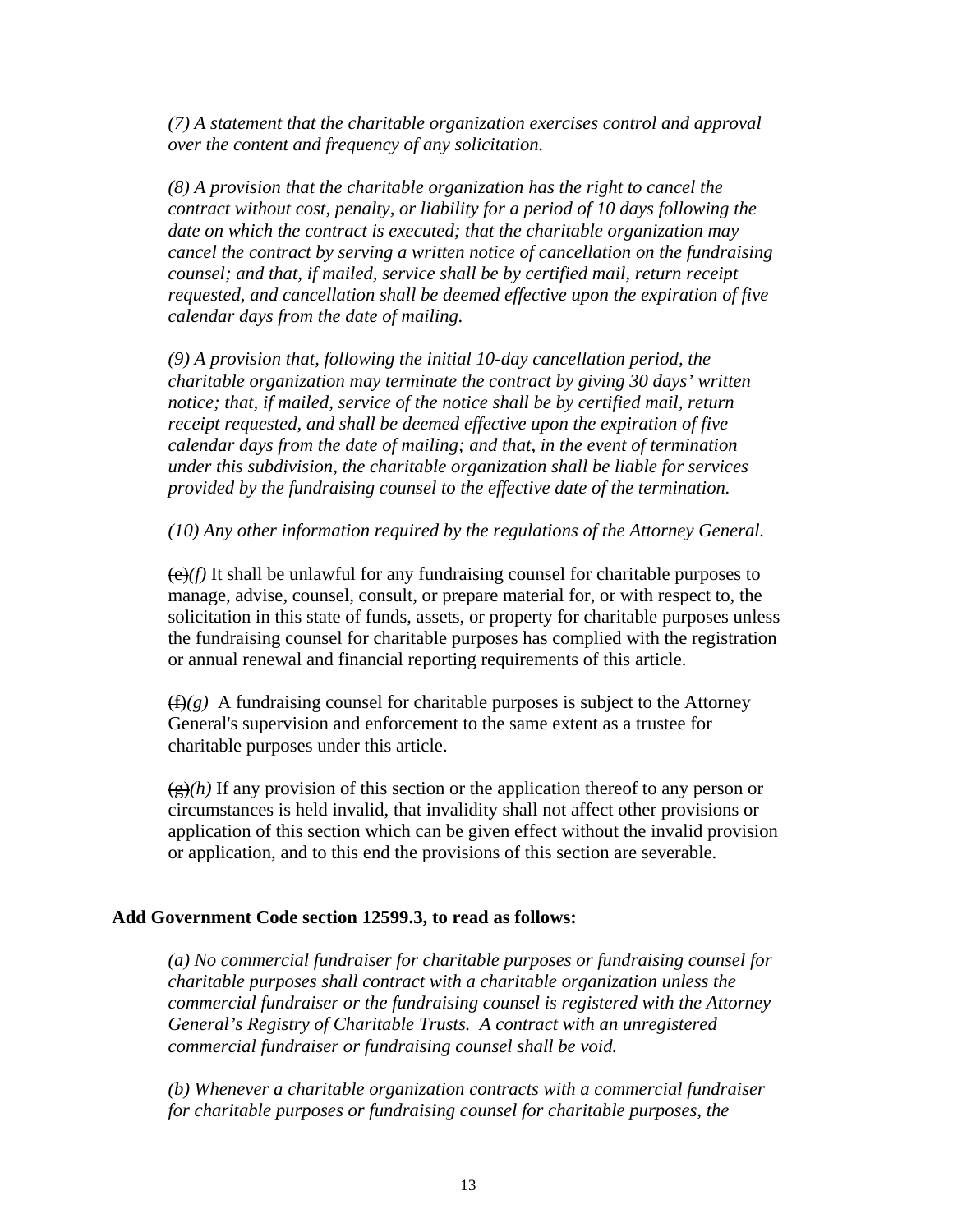*charitable organization shall have the right to cancel the contract without cost, penalty, or liability for a period of 10 days following the date on which the contract is executed. Any provision in the contract that is intended to waive this right of cancellation shall be void and unenforceable.* 

*(c) A charitable organization may cancel a contract pursuant to subdivision (b) by serving a written notice of cancellation on the fundraising counsel or commercial fundraiser. If mailed, service shall be by certified mail, return receipt requested, and cancellation shall be deemed effective upon the expiration of five calendar days from the date of mailing. The notice shall be sufficient if it indicates that the charitable organization does not intend to be bound by the contract.* 

*(d) Whenever a charitable organization cancels a contract under the provisions of this section, it shall mail a duplicate copy of the notice of cancellation to the Registry of Charitable Trusts.*

 *(e) Any funds collected after effective notice that a contract has been canceled shall be deemed to be held in trust for the benefit of the charitable organization without deduction for costs or expenses of any nature. A charitable organization shall be entitled to recover all funds collected after the date of cancellation.*

*(f) Following the initial 10-day cancellation period, a charitable organization may terminate a contract with a commercial fundraiser for charitable purposes or a fundraising counsel for charitable purposes by giving 30 days' written notice. If mailed, service of the notice shall be by certified mail, return receipt requested, and shall be deemed effective upon the expiration of five calendar days from the date of mailing. In the event of termination under this subdivision, the charitable organization shall be liable for services provided by the commercial fundraiser or fundraising counsel to the effective date of the termination.*

*(g) Following the initial 10-day cancellation period, a charitable organization may terminate at any time upon written notice a contract with a commercial fundraiser for charitable purposes or a fundraising counsel for charitable purposes, without payment or compensation of any kind to the commercial fundraiser or fundraising counsel, if the commercial fundraiser or the fundraising counsel, or their agents, employees, or representatives (1) make any material misrepresentations in the course of solicitations or with respect to the charitable organization, (2) have been convicted of a felony, or of a misdemeanor, arising from the conduct of a solicitation for a charitable organization or purpose, (3) otherwise conduct fundraising activities in a manner that causes or could cause public disparagement of the charitable organization's good name or good will.*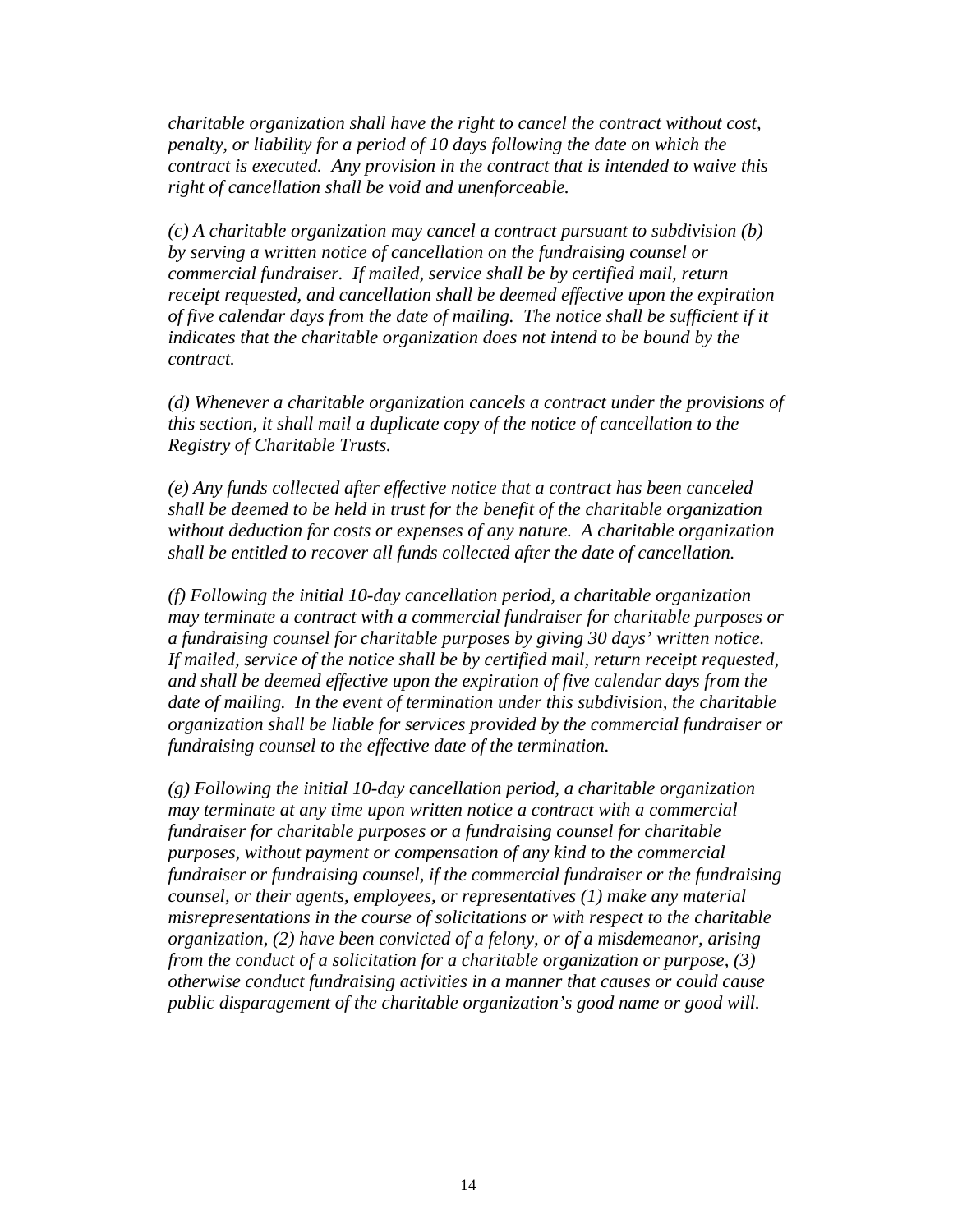# **Add Government Code section 12599.6, to read as follows:**

 *(a) Charitable organizations and commercial fundraisers for charitable purposes may accept contributions only for a charitable purpose that is expressed in the solicitation for contributions and that conforms to the charitable purpose expressed in the articles of incorporation or other governing instrument of the charitable organization and may apply the contributions only in a manner consistent with those purposes.* 

*(b) Charitable organizations and commercial fundraisers for charitable purposes soliciting in the State of California shall make all of the following disclosures in any written solicitation and at the time of any oral solicitation:*

 *(1) Their legal name and address as registered with the Attorney General's Registry of Charitable Trusts and, if different, the legal name and address of the charitable organization, as registered with the Registry of Charitable Trusts, on whose behalf the solicitation is being conducted. Any use of a project or program name in a solicitation shall be immediately followed by disclosure of the legal name of the charitable organization as registered with the Registry of Charitable Trusts.* 

*(2) If requested, the name, address, and telephone number of a representative to whom inquiries can be addressed and from whom written information is available.* 

*(3) A full, fair, and accurate description of the charitable purpose or purposes for which the contributions raised by the solicitation will be used and, if the solicitation is on behalf of a charitable organization, the legal name of the charitable organization as registered with the Registry of Charitable Trusts.*

*(4) If requested, the source from which a financial statement may be obtained. The financial statement shall be consistent with the annual financial report required under section 12586 and shall disclose assets, liabilities, net assets, revenue, and expenses for the preceding fiscal year. Expenses shall be separated into program services, administrative costs, and fundraising costs.*

*(5) A commercial fundraiser for charitable purposes shall disclose that the solicitation is being conducted by a commercial fundraiser for compensation and, if the individual acting on behalf of the commercial fundraiser identifies himself or herself by name, the individual's legal name, including first and last names.* 

*(6) If requested orally or in writing by a person solicited, a commercial fundraiser for charitable purposes shall disclose (1) if the commercial fundraiser is being paid a fixed fee, the fee being paid the commercial fundraiser and an accurate estimate of what percentage the fee will constitute of the total contributions received, and (2) if the commercial fundraiser is being paid a*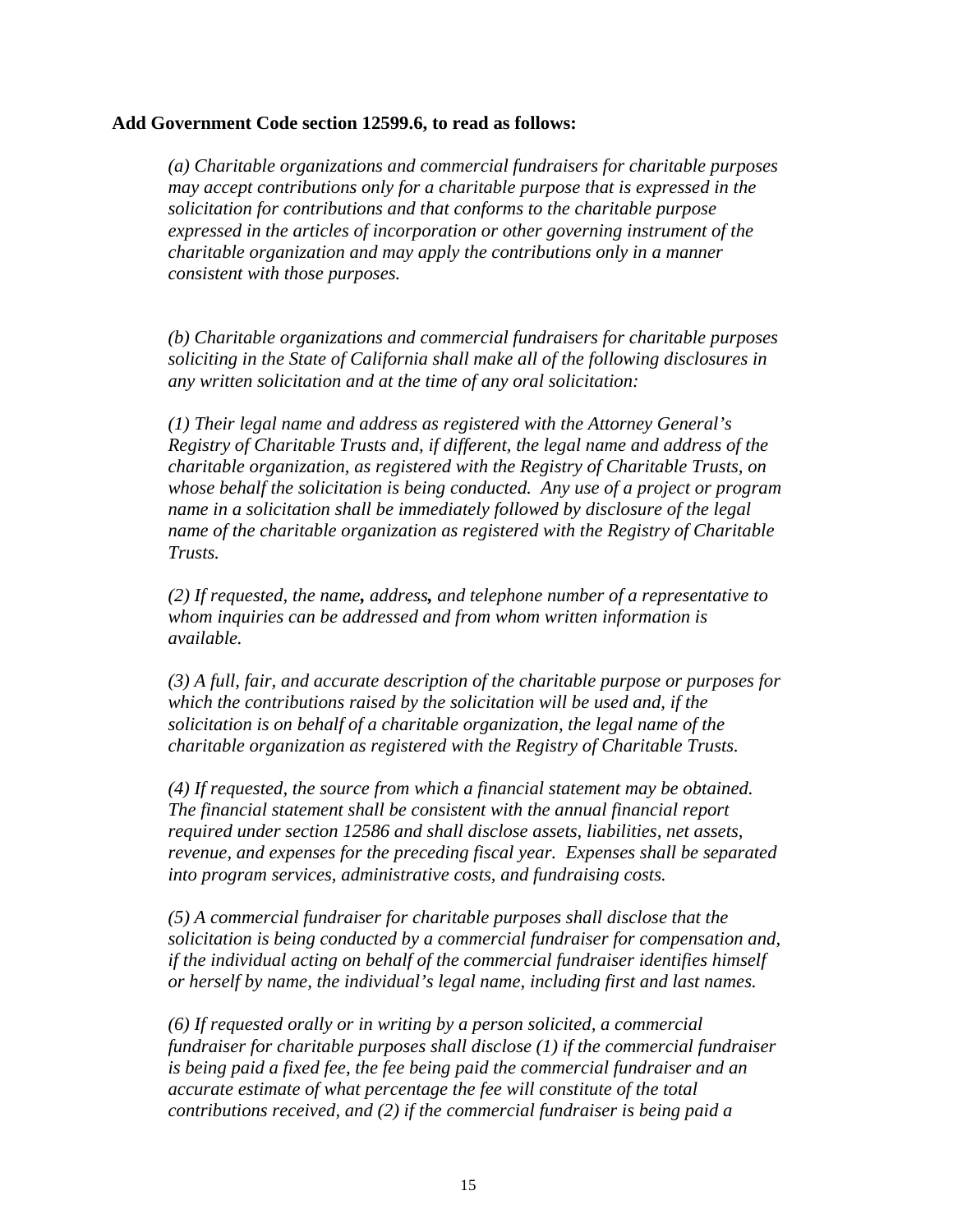*percentage fee, a statement of the percentage of the total contributions received that will be remitted to or retained by the charitable organization, or, if the solicitation involves the sale of goods or services or the sale of tickets to a fundraising event, the percentage of the purchase price that will be remitted to the charitable organization. The stated percentage shall be calculated by subtracting from contributions received and sales receipts not only the commercial fundraiser's fee, but also any additional amount that the charitable organization is obligated to pay as fundraising costs. A commercial fundraiser shall disclose this information in writing within five working days from receipt of a request by mail, e-mail, or fax. A commercial fundraiser shall orally disclose this information immediately upon a request made in person or in a telephone conversation and shall follow this response with a written disclosure within five working days. Failure to comply with the requirements of this subdivision shall be grounds for an injunction against solicitation in this state for charitable purposes and other civil remedies provided by law.* 

*(c) Every printed solicitation and every written confirmation, receipt, or reminder of a contribution provided to any person shall include in 9-point typeface or larger a disclosure of the information required by subdivisions (b)(1), (2), (3), and (4), and the following statement verbatim:* 

*"The official registration and financial information regarding (insert the legal name of the charity as registered with the Registry of Charitable Trusts) can be obtained from the Attorney General's website at http://caag.state.ca.us/charities/. Registration does not imply endorsement."*

 *(d) Charitable organizations and commercial fundraisers for charitable purposes shall not misrepresent the purpose of the charitable organization or the nature or purpose or beneficiary of a solicitation. A misrepresentation may be accomplished by words or conduct or failure to disclose a material fact.* 

*(e) A charitable organization shall establish and exercise control over fundraising activities conducted for its benefit, including approval of all contracts and agreements, and shall assure that fundraising activities are conducted without coercion.* 

*(f) A charitable organization shall not enter into any contract or agreement with, or employ, any commercial fundraiser for charitable purposes or fundraising counsel for charitable purposes unless that commercial fundraiser or fundraising counsel is registered with the Registry of Charitable Trusts.* 

*(g) A charitable organization shall not enter into any contract or agreement with, or raise any funds for, any charitable organization required to be registered pursuant to this act unless that charitable organization is registered with the Registry of Charitable Trusts.*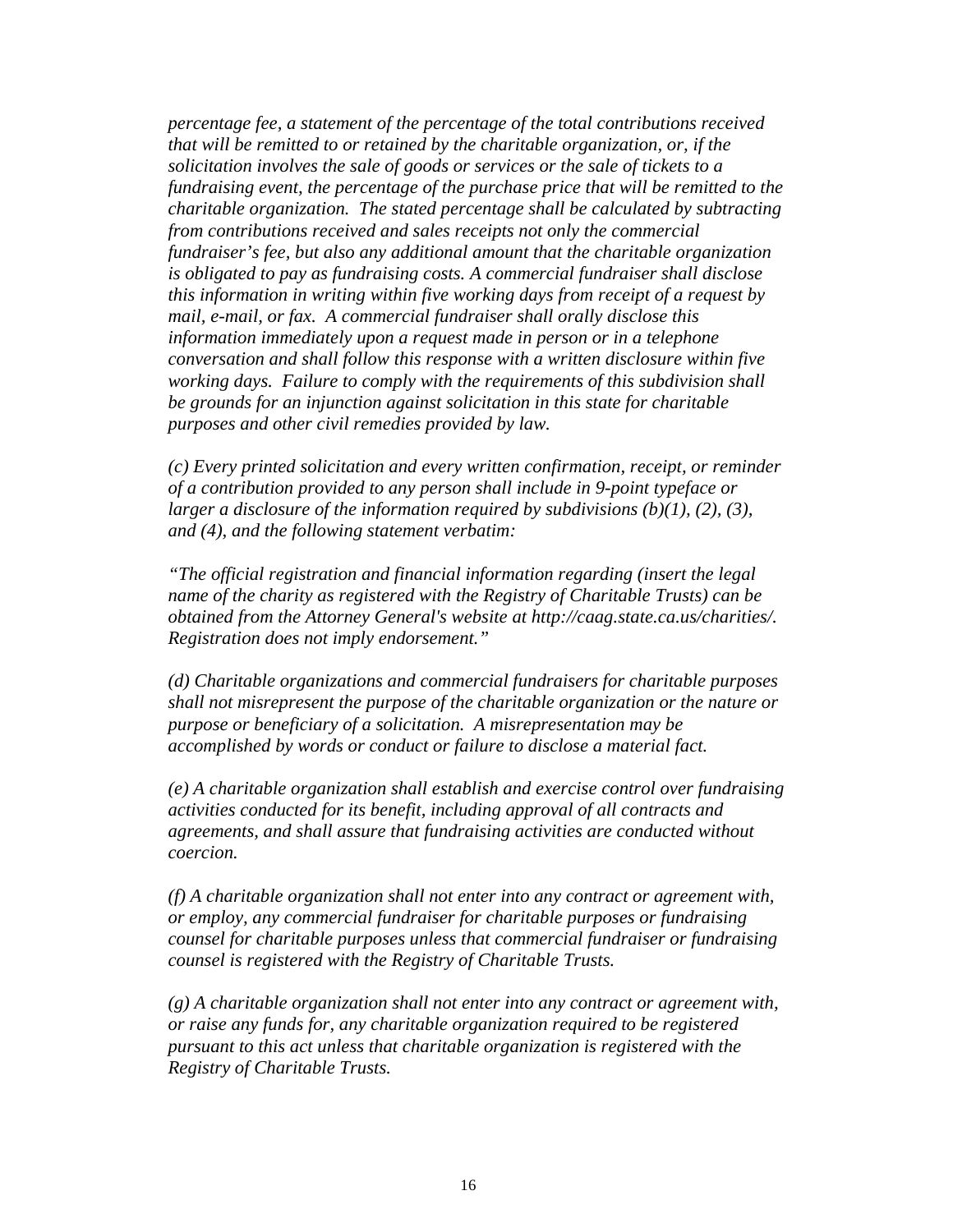*(h) A charitable organization shall deposit each and every contribution raised on its behalf within five days of receipt into an account at a bank or other federally*  insured institution that is solely in its name and over which it has sole control of *withdrawals. Each contribution in the control or custody of a commercial fundraiser for charitable purposes shall in its entirety and within five days of receipt (A) be deposited in an account at a bank or other federally insured financial institution that is solely in the name of the charitable organization on whose behalf the contribution was solicited and over which the charitable organization has sole control of withdrawals or (B) be delivered to the charitable organization in person, by Express Mail, or by another method of delivery providing for overnight delivery.*

 *(i) Regardless of injury, the following acts and practices are prohibited in the planning, conduct, or execution of any solicitation or charitable sales promotion:* 

*(1) Operating in violation of, or failing to comply with, any of the requirements of this act or regulations or orders of the Attorney General, or soliciting contributions after registration with the Registry of Charitable Trusts has expired or has been suspended or revoked.* 

*(2) Using any unfair or deceptive acts or practices or engaging in any fraudulent conduct that creates a likelihood of confusion or misunderstanding.* 

*(3) Using any representation that implies the contribution is for or on behalf of a charitable organization, or using any emblem, device, or printed matter belonging to or associated with a charitable organization, without first being authorized in writing to do so by the charitable organization.*

 *(4) Using a name, symbol, or statement so closely related or similar to that used by another charitable organization or another person that the use would tend to confuse or mislead a solicited person.* 

*(5) Misrepresenting or misleading anyone in any manner to believe that the person on whose behalf a solicitation or charitable sales promotion is being conducted is a charitable organization or that the proceeds of the solicitation or charitable sales promotion will be used for charitable purposes when that is not the fact.* 

*(6) Misrepresenting or misleading anyone in any manner to believe that any other person sponsors, endorses, or approves a charitable solicitation or charitable sales promotion when that person has not given consent in writing to the use of the person's name for these purposes.* 

*(7) Misrepresenting or misleading anyone in any manner to believe that goods or services have endorsement, sponsorship, approval, characteristics, ingredients, uses, benefits, or qualities that they do not have or that a person has endorsement, sponsorship, approval, status, or affiliation that the person does not have.*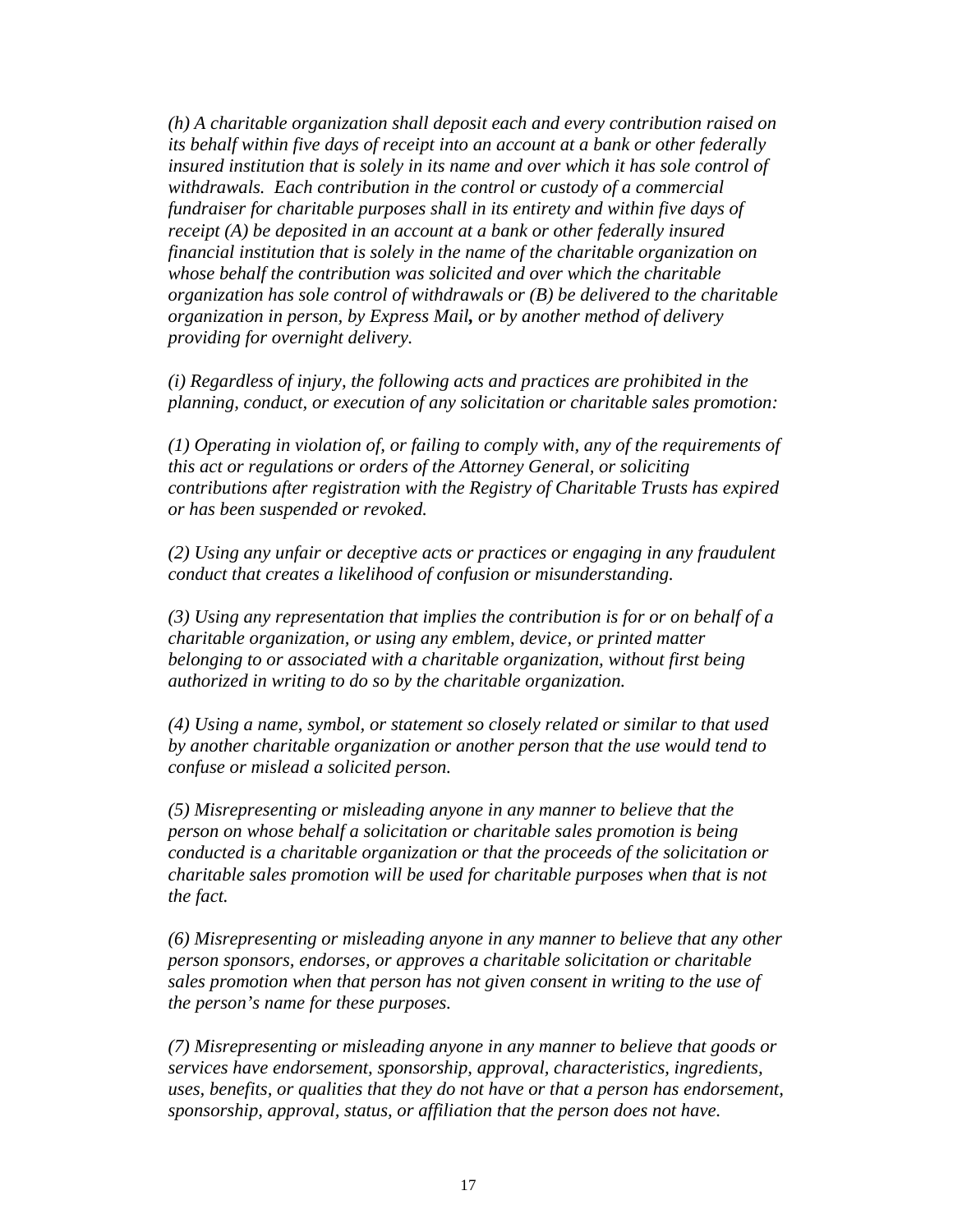*(8) Using or exploiting the fact of registration with the Attorney General's Registry of Charitable Trusts so as to lead any person to believe that the registration in any manner constitutes an endorsement or approval by the Attorney General. The use of the following statement is not prohibited:* 

*"The official registration and financial information regarding (insert the legal name of the charity as registered with the Registry of Charitable Trusts) can be obtained from the Attorney General's website at http://caag.state.ca.us/charities/. Registration does not imply endorsement.*"

 *(9) Representing directly or by implication that a charitable organization will receive an amount greater than the actual net proceeds reasonably estimated to be retained by the charity for its use.* 

*(10) With respect to solicitations by commercial fundraisers for charitable purposes on behalf of law enforcement personnel, firefighters, or other persons who protect the public safety, issuing, offering, giving, delivering, or distributing any honorary membership cards, courtesy cards, or similar cards, or any stickers, emblems, plates, or other such items that could be used for display on a motor vehicle, and that suggest affiliation with, or endorsement by any such public safety personnel or a group comprising such personnel.* 

*(11) Soliciting for advertising to appear in a for-profit publication that relates to, purports to relate to, or that could reasonably be construed to relate to, any charitable purpose without making the following disclosures at the time of solicitation:* 

 *(A) The publication is a for-profit, commercial enterprise.* 

*(B) The true name of the solicitor and the fact that the solicitor is a professional solicitor.* 

*(C) The publication is not affiliated with or sponsored by any charitable organization.* 

 *Where a sale of advertising has been made, the solicitor, prior to accepting any money for the sale, shall make to the purchaser the disclosures required by this subdivision in written form and in conspicuous type.*

 *(12) Representing that any part of the contributions received will be given or donated to any other charitable organization unless that organization has consented in writing to the use of its name prior to the solicitation. The written consent shall be signed by two authorized officers, directors, or trustees of the charitable organization.*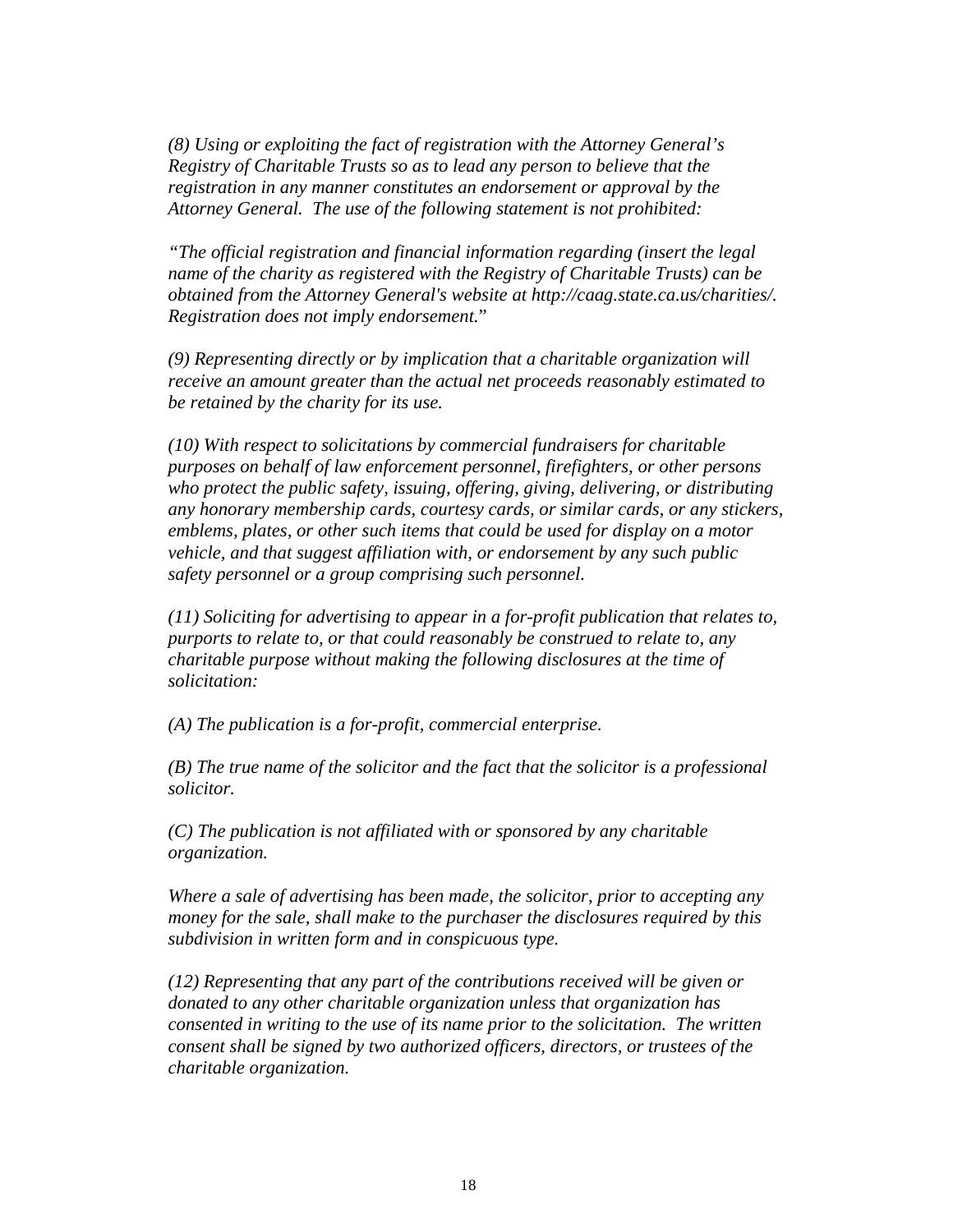*(13) Representing that tickets to events will be donated for use by another, unless all of the following requirements have been met:* 

*(A) The charitable organization or commercial fundraiser has commitments, in writing, from charitable organizations stating that they will accept donated tickets and specifying the number of tickets they are willing to accept.* 

*(B) The donated tickets will not, when combined with other ticket donations, exceed the lesser of:* 

*(i) The number of ticket commitments that have been received from charitable organizations.* 

*(ii) The total attendance capacity of the site of the event.* 

# **Add Government Code section 12599.7, to read as follows:**

*(a) A commercial fundraiser for charitable purposes shall maintain during each solicitation campaign and for not less than 10 years following the completion of each solicitation campaign records containing the following information, which shall be available for inspection upon demand by the Attorney General:* 

*(1) The date and amount of each contribution received as a result of the solicitation campaign and, for non-cash contributions, the name and address of each contributor.* 

*(2) The name and residence address of each employee, agent, or other person involved in the solicitation campaign.* 

*(3) Records of all revenue received and expenses incurred in the course of the solicitation campaign.* 

*(4) For each account into which the commercial fundraiser deposited revenue from the solicitation campaign, the account number and the name and location of the bank or other financial institution in which the account was maintained.* 

*(b) If a commercial fundraiser for charitable purposes sells tickets to an event and represents that tickets will be donated for use by another, the commercial fundraiser shall maintain for not less than 10 years following the completion of the event records containing the following information, which shall be available for inspection upon demand by the Attorney General:* 

*(1) The number of tickets purchased and donated by each contributor.* 

*(2) The name and address of all organizations receiving donated tickets for use by others, including the number of tickets received by each organization.*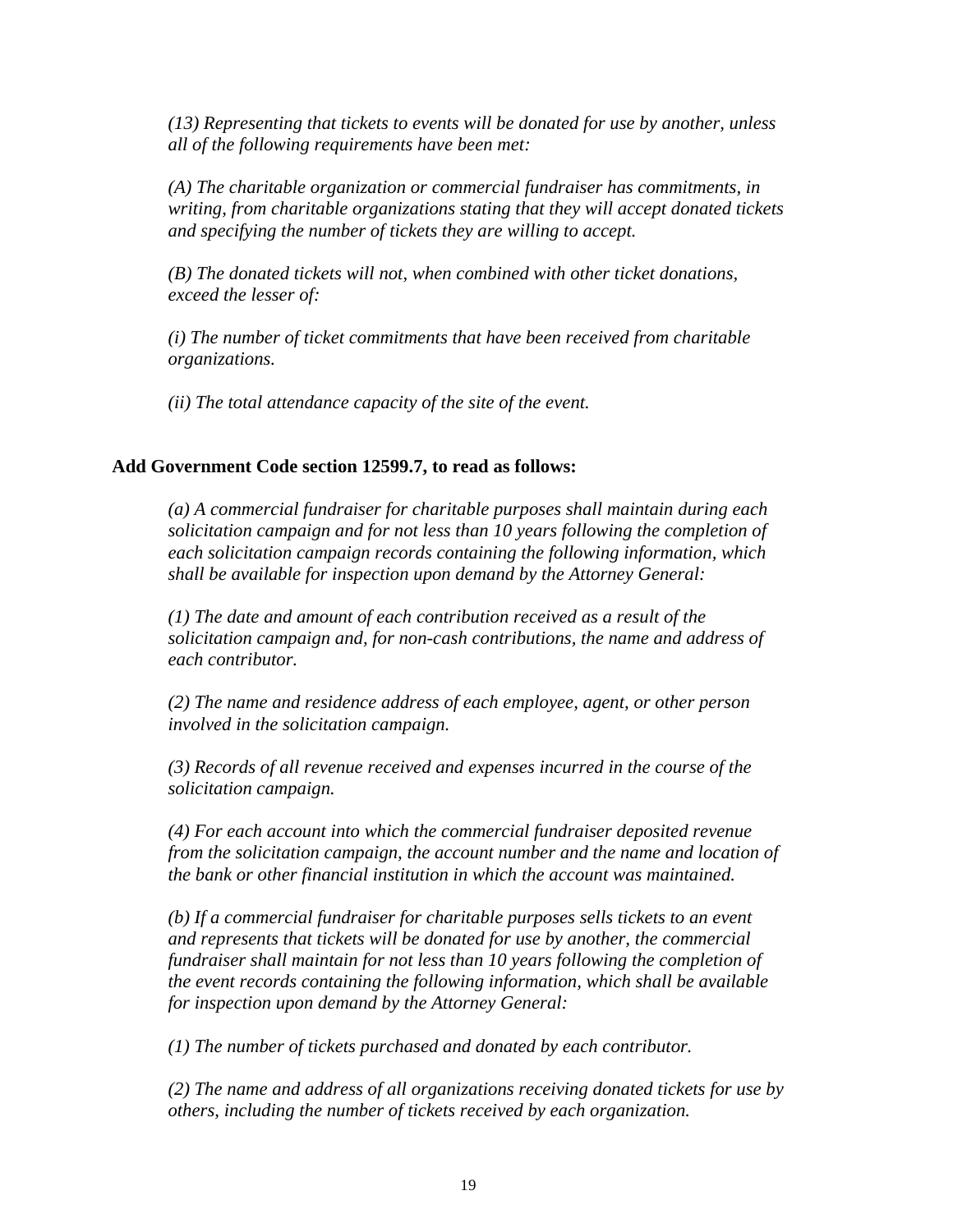# **Add Government Code section 12599.8, to read as follows:**

*(a) No payments in cash or in kind may be made to any person or legal entity to secure any person's attendance at, or sponsorship, approval, or endorsement of, a charity fundraising event without the advance written approval of the board of directors or chief executive officer of each charitable organization for whose benefit the fundraising event is conducted. The person proposing to make such a payment shall personally notify the person whose attendance, sponsorship, approval, or endorsement is sought of the requirement of approval and whether it has been obtained. Upon suit by the Attorney General or by any charity whose approval was not obtained as provided in this section, any such payment that has not been so approved shall be paid over by the recipient to the charity or charities on whose behalf the payment was made.*

 *(b) For the purpose of this section, "charity fundraising event" means any gathering of persons, including but not limited to a party, banquet, concert, or show, that is held for the purpose or claimed purpose of raising funds for any charitable purpose or organization.*

#### **Amend Business and Professions Code section 17510.3 to read as follows:**

(a) Prior to any solicitation or sales solicitation for charitable purposes, the solicitor or seller shall exhibit to the prospective donor or purchaser card entitled "Solicitation or Sale for Charitable Purposes Card." The card shall be signed and dated under penalty of perjury by an individual who is a principal, staff member, or officer of the soliciting organization. The card shall give the name and address of the soliciting organization or the person who signed the card and the name and business address of the paid individual who is doing the actual soliciting.

In lieu of exhibiting a card, the solicitor or seller may distribute during the course of the solicitation any printed material, such as a solicitation brochure, provided such material complies with the standards set forth below, and provided that the solicitor or seller informs the prospective donor or purchaser that the information as required below is contained in the printed material.

Information on the card or printed material shall be presented in at least 10-point type and shall include the following:

(1) The name and address of the combined campaign, each organization, or fund on behalf of which all or any part of the money collected will be utilized for charitable purposes.

 (2) If there is no organization or fund, the manner in which the money collected will be utilized for charitable purposes.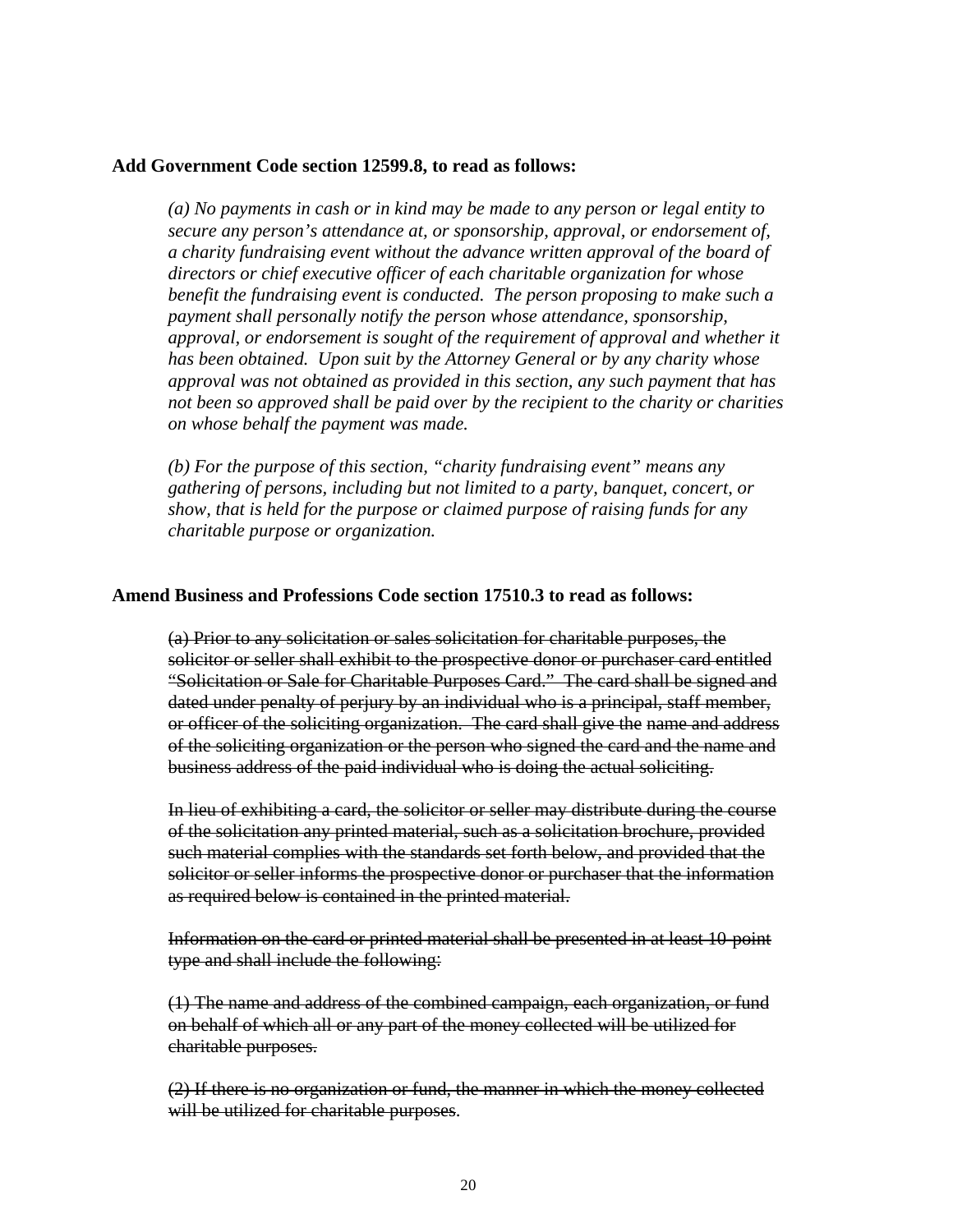(3) The amount, stated as a percentage of the total gift or purchase price, that will be used for charitable purposes.

 (4) If paid fundraisers are paid a set fee rather than a percentage of the total amount raised, the card shall show the total cost that is estimated will be used for direct fundraising expense.

(5) If the solicitation is not a sale solicitation, the card may state, in place of the amount of fundraising expenses, that an audited financial statement of these expenses may be obtained by contacting the organization at the address disclosed.

*(a) A charity may accept contributions only for a charitable purpose that is expressed in the solicitation for contributions and that conforms to the charitable purpose expressed in the articles of incorporation or other governing instrument of the charitable organization and may apply the contributions only in a manner consistent with those purposes.* 

*(b) A charity soliciting in the State of California shall include all of the following disclosures in any written solicitation and at the time of any oral solicitation:*

*(1) Its legal name and address as registered with the Attorney General's Registry of Charitable Trusts, and, if different, the legal name and address of the charity, as registered with the Registry of Charitable Trusts, on whose behalf the solicitation is being conducted. Any use of a project or program name in a solicitation shall be immediately followed by a disclosure of the legal name of the charity as registered with the Registry of Charitable Trusts.* 

*(2) If requested, the name, address, and telephone number of a representative to whom inquiries can be addressed and from whom written information is available.* 

*(3) A full, fair, and accurate description of the charitable purpose or purposes for which the contributions raised by the solicitation will be used.*

*(4) If requested, the source from which a financial statement may be obtained. The financial statement shall be consistent with the annual financial report required under Government Code section 12586 and shall disclose assets, liabilities, fund balances, revenue, and expenses for the preceding fiscal year. Expenses shall be separated into program services, administrative costs, and fundraising costs.* 

*(5) A commercial fundraiser for charitable purposes shall disclose that the solicitation is being conducted by a commercial fundraiser for compensation and, if the individual acting on behalf of the commercial fundraiser identifies himself or herself by name, the individual's legal name, including first and last names.*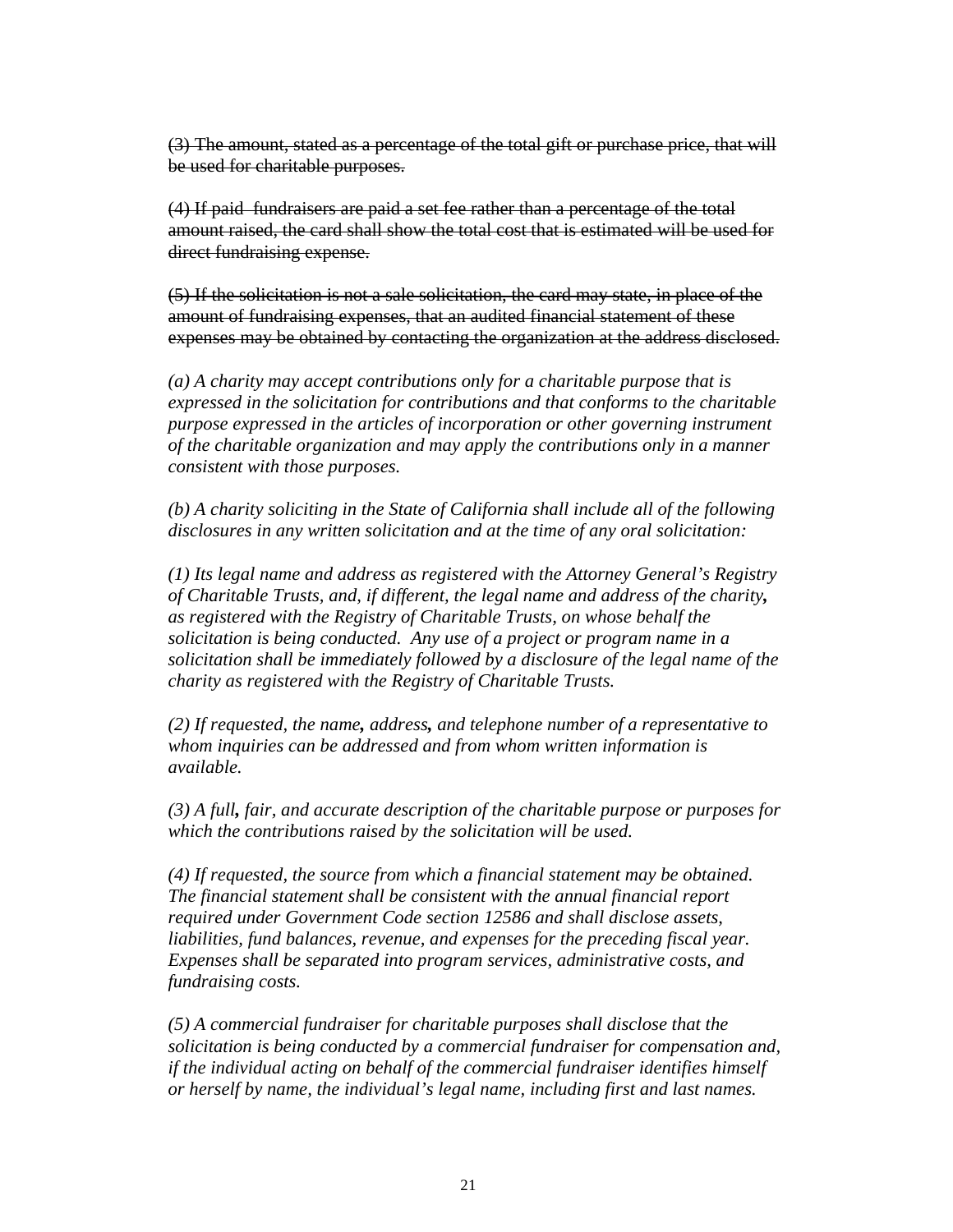*(6) If requested orally or in writing by a person solicited, (A) if a commercial fundraiser is being used and is being paid a fixed fee, the fee being paid and an accurate estimate of what percentage the fee will constitute of the total contributions received, or (B) if a commercial fundraiser is being used and is being paid a percentage fee, the percentage of the total contributions received that will be remitted to or retained by the charitable organization, or, if the solicitation involves the sale of goods or services or the sale of tickets to a fundraising event, the percentage of the purchase price that will be remitted to the charitable organization. The stated percentage shall be calculated by subtracting from contributions received and sales receipts not only the commercial fundraiser's fee, but also any amount that the charitable organization is obligated to pay as fundraising costs. A commercial fundraiser for charitable purposes shall disclose this information in writing within five working days from receipt of a request by mail or fax. A commercial fundraiser shall orally disclose this information immediately upon a request made in person or in a telephone conversation and shall follow this response with a written disclosure within five working days.* 

*(7) Every printed solicitation and every written confirmation, receipt, or reminder of a contribution provided to any person shall include in 9-point typeface or larger a disclosure of the information required by subdivisions (b)(1), (2), (3), and (4), and the following statement verbatim:*

*"The official registration and financial information regarding (insert the legal name of the charity as registered with the Registry of Charitable Trusts) can be obtained from the Attorney General's website at http://caag.state.ca.us/charities/. Registration does not imply endorsement."* 

(6)*(8)* The non-tax-exempt status of the organization or fund, if the organization or fund for which the money or funds are being solicited does not have a charitable tax exemption under both federal and state law.

(7)*(9) If requested,* T*t*he percentage *dollar amount* of the total *purchase price or cash* gift or purchase price which may be deducted as a charitable contribution under both federal and state law.*, or* Iif no portion *amount* is so deductible *that* the card shall state that "This contribution is not tax deductible."

(8)*(10)* If the organization making the solicitation represents any nongovernmental organization by any name which includes, but is not limited to, the term "officer," "peace officer," "police," "law enforcement," "reserve officer," "deputy," "California Highway Patrol," "Highway Patrol," or "deputy sheriff," *firefighter, or any other term denominating persons who protect the public safety,* which would reasonably be understood to imply that the organization is composed of law enforcement *or public safety* personnel, the solicitor shall give the total number of members in the organization *that are law enforcement or public safety personnel* and the number of *such* members working or living within the county where the solicitation is being made, and if the solicitation is for advertising, the